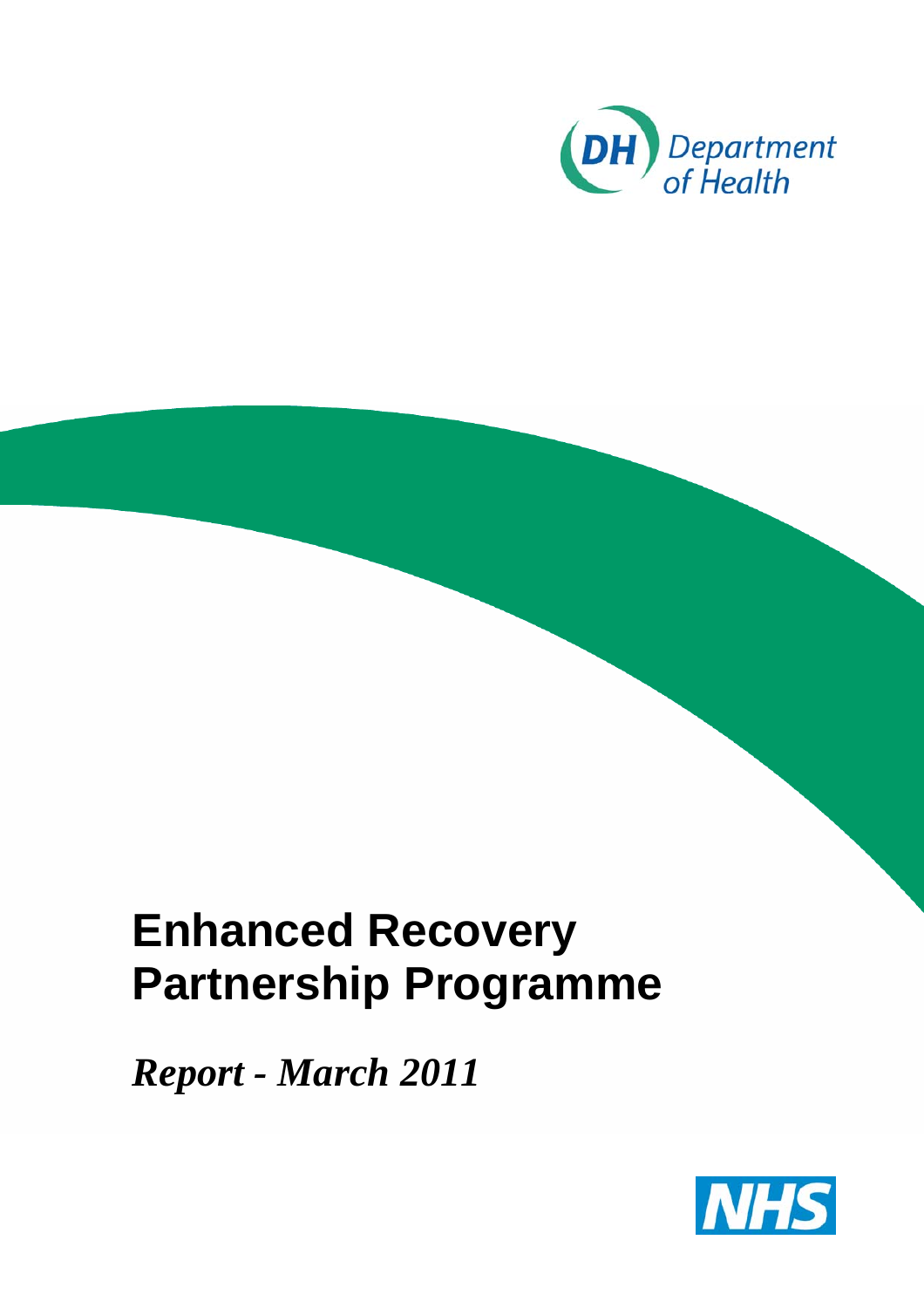| DH INFORMATION READER BOX  |                                                                                                                                                                                                                                                                                                                                   |  |
|----------------------------|-----------------------------------------------------------------------------------------------------------------------------------------------------------------------------------------------------------------------------------------------------------------------------------------------------------------------------------|--|
| Policy                     | <b>Estates</b>                                                                                                                                                                                                                                                                                                                    |  |
| HR / Workforce             | Commissioning                                                                                                                                                                                                                                                                                                                     |  |
| Management                 | IM & T                                                                                                                                                                                                                                                                                                                            |  |
| Planning/                  | Finance                                                                                                                                                                                                                                                                                                                           |  |
| Clinical                   | Social Care / Partnership Working                                                                                                                                                                                                                                                                                                 |  |
| <b>Document Purpose</b>    | For Information                                                                                                                                                                                                                                                                                                                   |  |
|                            | 15868                                                                                                                                                                                                                                                                                                                             |  |
| <b>Gateway Reference</b>   |                                                                                                                                                                                                                                                                                                                                   |  |
| Title                      | Enhanced recovery Partnership Project Report - March 2011                                                                                                                                                                                                                                                                         |  |
| Author                     | DH, NHS Improvement, NCAT, NHS Institute                                                                                                                                                                                                                                                                                          |  |
| <b>Publication Date</b>    | 19 Jul 2011                                                                                                                                                                                                                                                                                                                       |  |
| <b>Target Audience</b>     | PCT CEs, NHS Trust CEs, SHA CEs, Foundation Trust CEs, Medical<br>Directors, Directors of Nursing, Local Authority CEs, Directors of Adult SSs,<br>PCT Chairs, NHS Trust Board Chairs, Directors of Finance, Allied Health<br>Professionals, GPs, Communications Leads                                                            |  |
| <b>Circulation List</b>    |                                                                                                                                                                                                                                                                                                                                   |  |
| <b>Description</b>         | This report documents the work of the Enhanced Recovery Partnership<br>Programme April 2009-March 2011. It reflects the emerging evidence and<br>changing context for the programme delivery. It also reviews evidence of<br>enhanced recovery to date, including benefits realisation and outlines<br>progress still to be made. |  |
| <b>Cross Ref</b>           | Delivering enhanced recovery - Helping patients to get                                                                                                                                                                                                                                                                            |  |
| <b>Superseded Docs</b>     | N/A                                                                                                                                                                                                                                                                                                                               |  |
| <b>Action Required</b>     | N/A                                                                                                                                                                                                                                                                                                                               |  |
| <b>Timing</b>              | <b>N/A</b>                                                                                                                                                                                                                                                                                                                        |  |
| <b>Contact Details</b>     | Enhanced Recovery Partnership Programme<br>Elective Care & Diagnostics Branch<br>4N14<br><b>Quarry House</b><br>Leeds<br>LS2 7UE                                                                                                                                                                                                  |  |
| <b>For Recipient's Use</b> |                                                                                                                                                                                                                                                                                                                                   |  |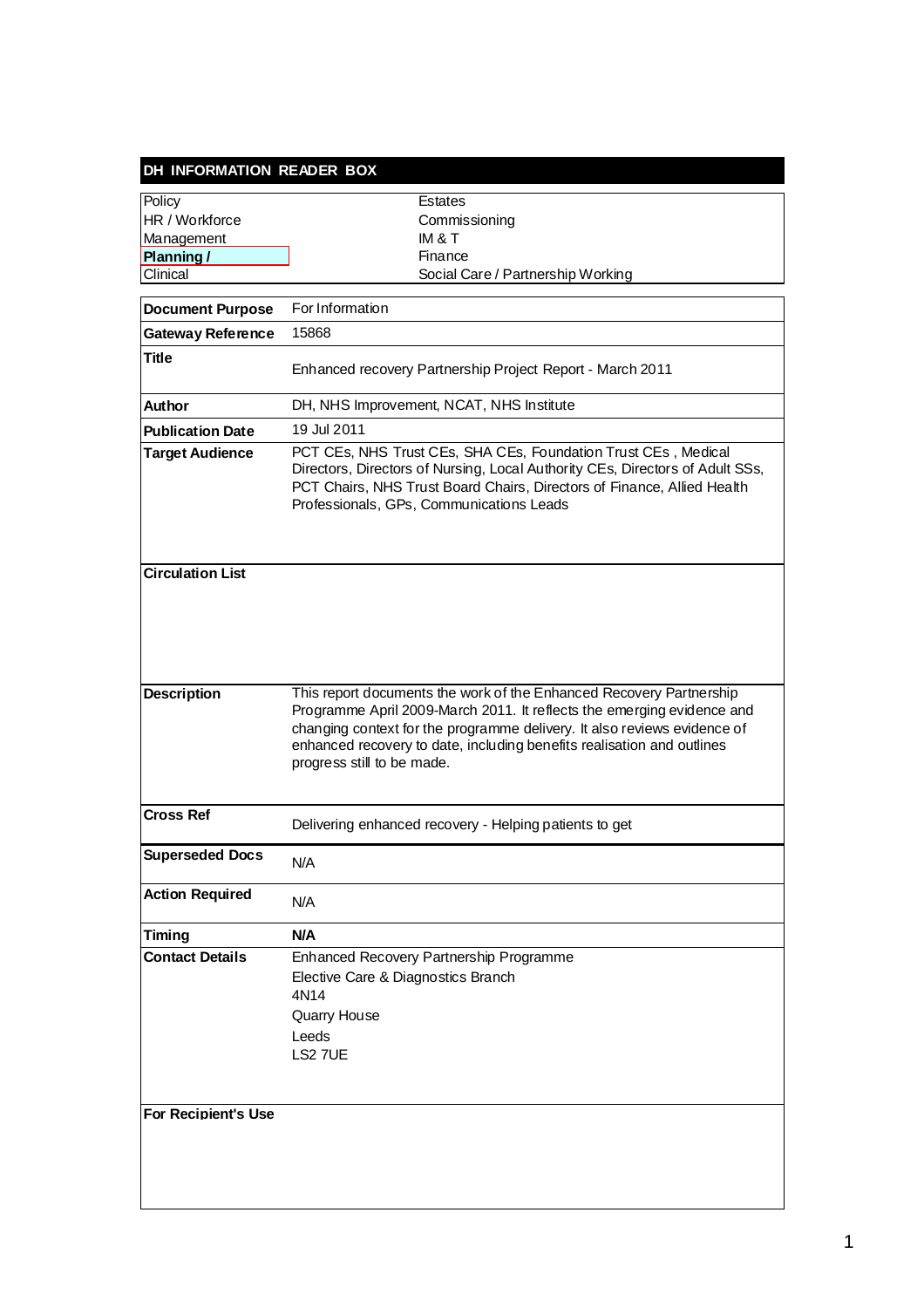# **Enhanced Recovery Partnership Programme**

*Report - March 2011* 

**Prepared by** Nicki McNaney National Transformation Lead Enhanced Recovery Partnership Programme

© Crown copyright 2011 First published July 2011 Published to DH website, in electronic PDF format only. <http://www.dh.gov.uk/publications>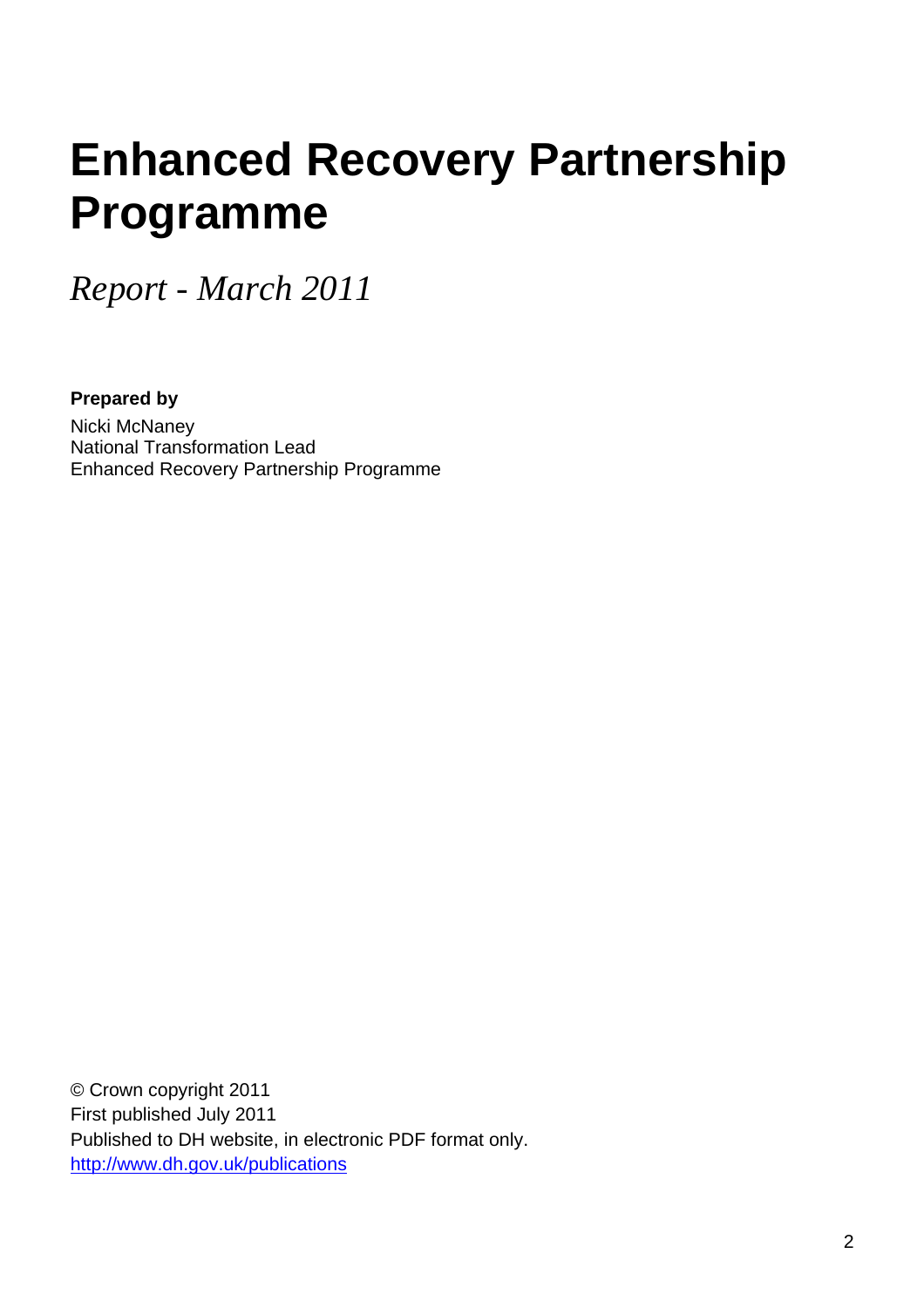### **Contents**

| <b>Foreword</b>                                                  | 4.  |
|------------------------------------------------------------------|-----|
| <b>Executive Summary</b>                                         | 5.  |
| <b>Introduction</b>                                              | 6.  |
| The Enhanced Recovery Partnership Programme                      | 8.  |
| <b>Position in March 2011</b>                                    | 10. |
| Critical success factors for spread, adoption and sustainability | 22. |
| Creating drivers to maintain momentum for ongoing improvement    | 24. |
| <b>Equality perspective</b>                                      | 25. |
| Appendix 1 – Advisory Board membership                           | 27. |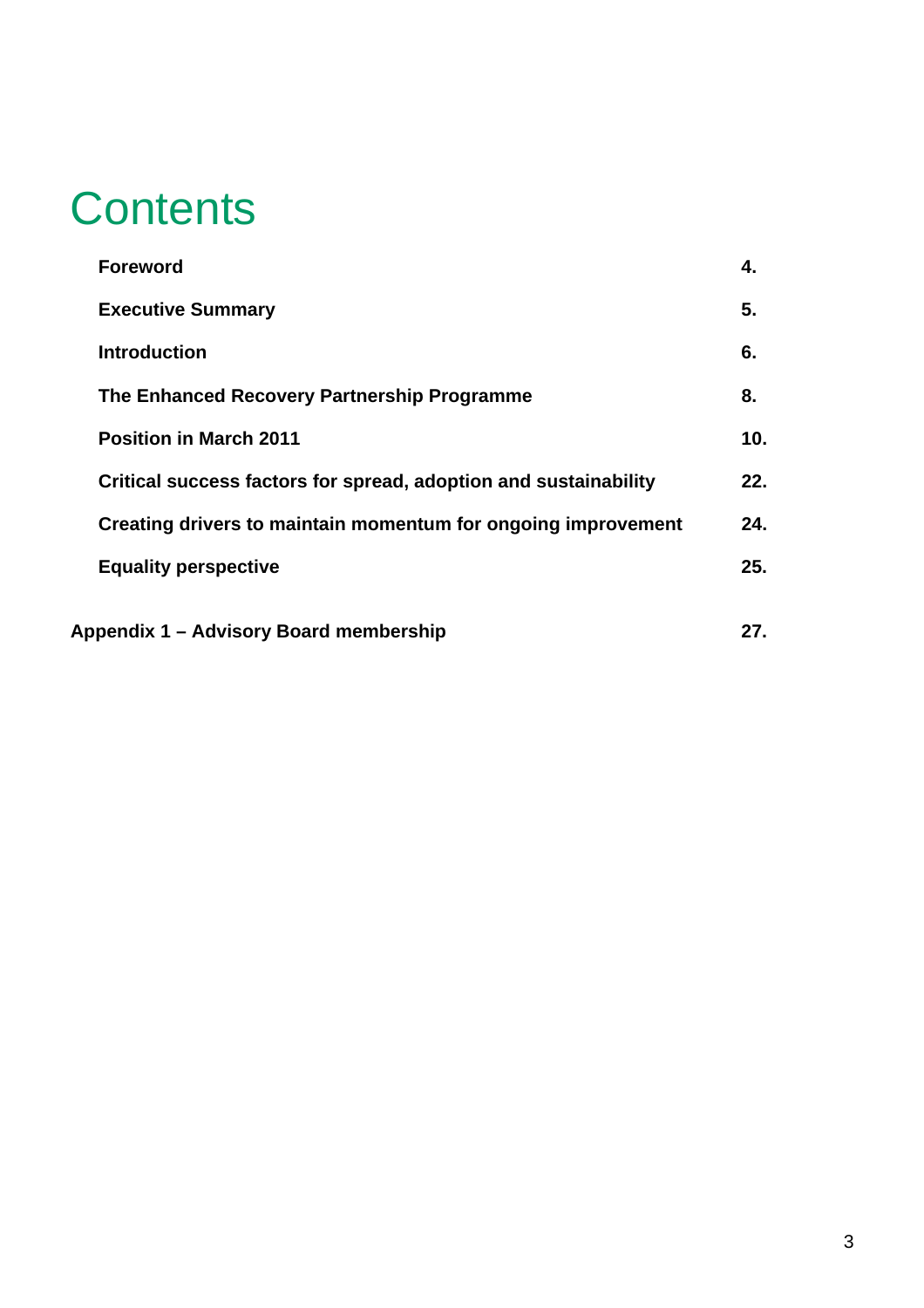### Foreword

Over the last two years, the Enhanced Recovery Partnership Programme has raised the profile of enhanced recovery, building the evidence base, engaging clinical champions and key stakeholders, and creating drivers for change.

Clinical champions have actively worked as part of the partnership to engage the professional bodies and support the Strategic Health Authorities, to engage clinical teams. Across the NHS, teams have tested and implemented enhanced recovery pathways for colorectal, musculoskeletal, gynaecological and urological major elective surgical procedures. These 'early adopters' have demonstrated the improvements in patient care and experience that can be delivered through enhanced recovery.

However, more still needs to be done to support further adoption and spread and embed enhanced recovery as the norm. We need to work to further reduce the variation in clinical practice, further improve patient experience and realise the associated productivity and efficiency gains enhanced recovery can deliver.

To do this still requires effort and energy. The engagement and the momentum achieved through the Enhanced Recovery Partnership Programme needs to be maintained. There is commitment from clinical champions to continue to network and form a community of practice under the 'Enhanced Recovery Partnership' banner. This will secure further engagement with the professional bodies and associations, and provide a vehicle for the ongoing dissemination of the evidence base built over the past two years.

Over the next 12 months maintaining clinical leadership together with the ongoing support of the NHS Improvement, National Cancer Action Team and the NHS Institute for Innovation and Improvement, in partnership with each of the Strategic Health Authorities, will move us closer to the goal of whole scale adoption of enhanced recovery across the NHS. This will ensure that across the NHS we deliver best practice in the care of patients requiring major elective surgical care.

Mike Richards National Cancer Director Chair – Enhanced recovery Partnership Programme

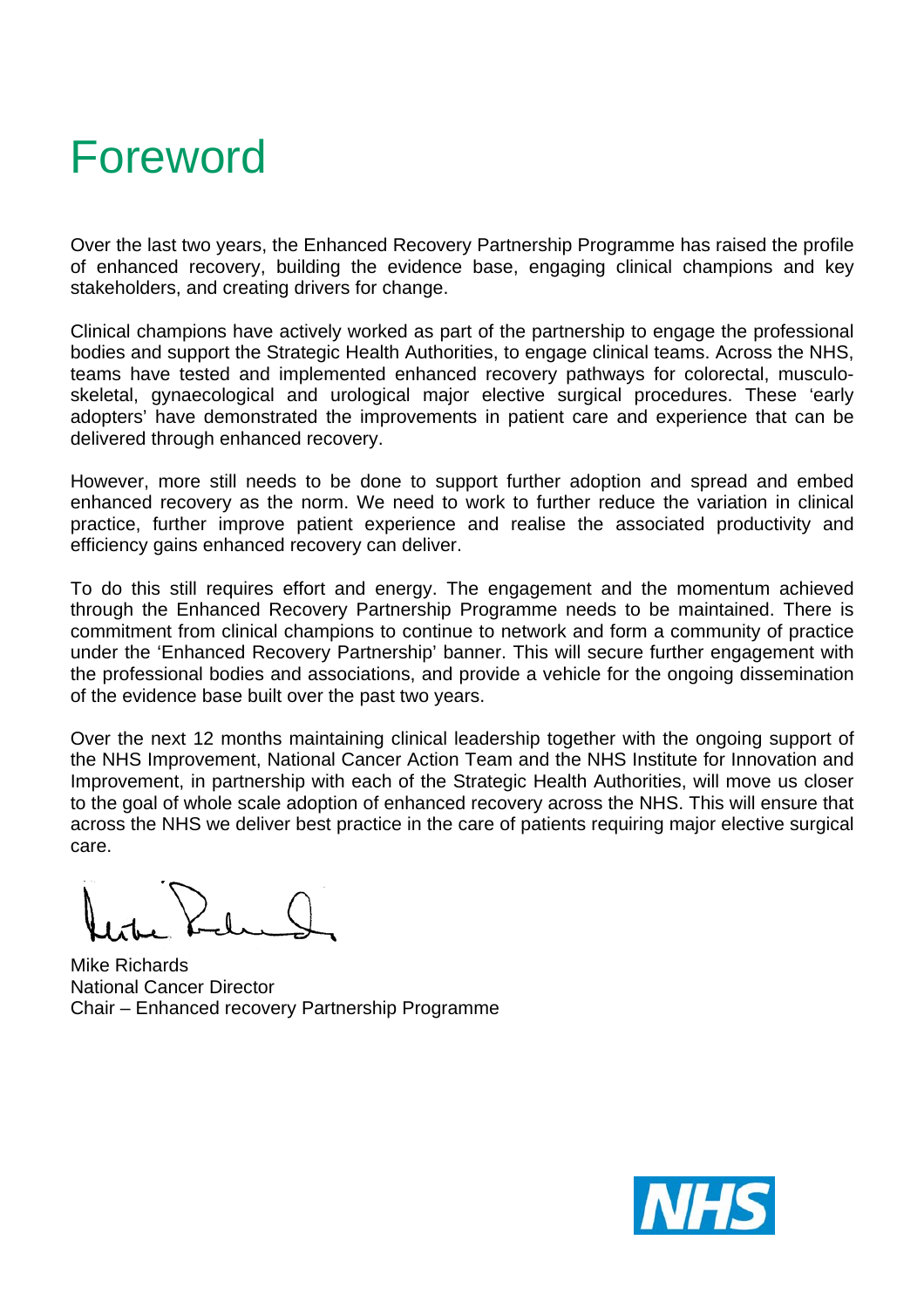### Executive summary

The Enhanced Recovery Partnership Programme was established to support the NHS to implement and realise the benefits of enhanced recovery in colorectal, musculoskeletal, gynaecology and urology major elective surgical pathways.

The implementation of an enhanced recovery pathway requires changes to clinical interventions and supporting clinical systems. The process of change is multifaceted and iterative and starts with awareness raising and winning hearts and minds.

Teams need time to test, evaluate, refine and embed change based on evidence of their own practice. Realising the potential productivity and efficiency gains is proving to take longer and is best achieved by adopting enhanced recovery as the standard model of care. This requires standardisation and consistent delivery by an integrated and stable multidisciplinary team, which includes primary care.

Patient focused benefits however, can be realised throughout the process of implementation and teams have reported high levels of patient satisfaction through involvement, empowerment and partnership that is central to the enhanced recovery philosophy. There is also significant opportunity for patients to become key drivers for change and truly embrace the concept heralded in the recent white paper of 'no decision about me without me.'

Enhanced recovery is contributing to the underlying trends of shorter lengths of stay and increased surgery on day of admission. The differences for fully implemented providers are not yet as great as might be realised, but they show improvements in the right direction. This appears to be achieved without affecting readmission rates or outcomes (PROMs) and with a positive surveyed patient experience.

The best estimation we have currently is that about 86% of provider organisations have enhanced recovery pathways in at least one specialty. This is significant progress from the position in April 2009 when the best estimate was 40 - 50 providers.

The rate of spread across providers is variable and is dependent on factors such as the organisational culture, strength of clinical leadership, relationships between clinicians and managers, the way clinical teams work and capability and capacity in change management.

Much has been achieved to raise the profile and initiate the spread of enhanced recovery. The professional bodies and organisations have acknowledged the ongoing role they need to play to support widespread adoption. All SHAs plan to continue some level of support but work to engage with the NHS Commissioning Board and GP Consortia will be crucial as the NHS reforms progress next year.

There is growing support for enhanced recovery principles to have universal application across surgical care. Realising this ambition has potential for greater impact in improving patient outcomes and experience and the associated productivity and efficiency gains.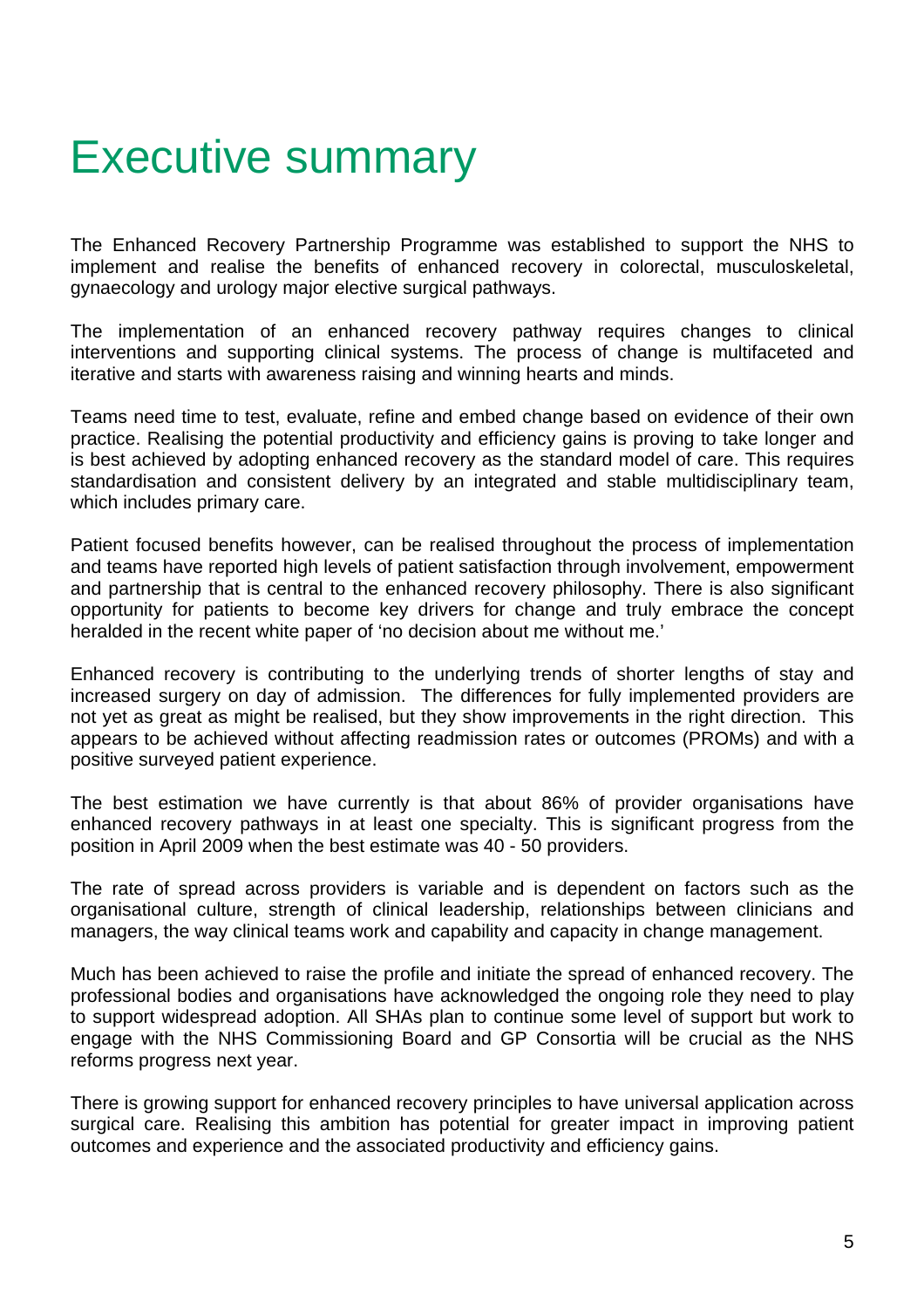# Introduction

Enhanced recovery is an approach to the care of patients undergoing major elective surgery, based on the following principles:

- the patient is in the best possible condition for surgery
- the patient has the best possible management during and after his/her operation
- the patient experiences the best post-operative rehabilitation

Originally pioneered in Denmark in colorectal surgery, enhanced recovery has now been shown to also benefit patients undergoing musculoskeletal (MSK), urological and gynaecological surgery. It is now starting to be tested in other major surgical pathways.

Implementing an enhanced recovery pathway may require changes to surgical technique with a focus on minimally invasive surgery, anaesthetic technique, pain management, nutrition and fluid management and mobilisation. Central to the enhanced recovery concept is involvement of the patient as a partner in their care.

Minimising the stress a patient goes through both mentally and physically means that the patient recovers more quickly following surgery, have a reduced length of hospital stay and get back to normal activities sooner. There is additional evidence of long term improvements in health outcomes through minimising the surgical stress response. Patients report improved experience of their care and treatment.

By 2009 the adoption of enhanced recovery had remained fragmented across the NHS, limited to pioneers and enthusiasts and supported through programmes such as ERAS (Enhanced Recovery after Surgery), the Cancer Reform Strategy's; Transforming Inpatient Care Programme and Rapid Recovery (in musculoskeletal surgery). The best assessment at this time was that around 40 – 50 providers had clinical teams that practised enhanced recovery in one or more specialty, but there was no comprehensive assessment available of the rigour with which these teams had implemented the clinical elements of the pathway. Many other teams had implemented some of the elements as part of their ongoing development of clinical practice. Reviewing the national Hospital Episode Statistics data (HES) there was considerable variation in length of stay (largely unrelated to volume) which led to the assumption that there was wide variation in clinical practice and clinical systems design and delivery and significant opportunity for improvement.

A review of clinical evidence identifying the potential improvements in quality of care and resultant efficiency and productivity gains was completed and a programme of national support was established to accelerate implementation and support the NHS to realise the benefits.

This report documents the work of the Enhanced Recovery Partnership Programme, April 2009 – March 2011. It reflects the emergent evidence and changing context for the programme delivery. It also reviews the evidence of spread of enhanced recovery to date, including benefits realisation and outlines the progress still to be made.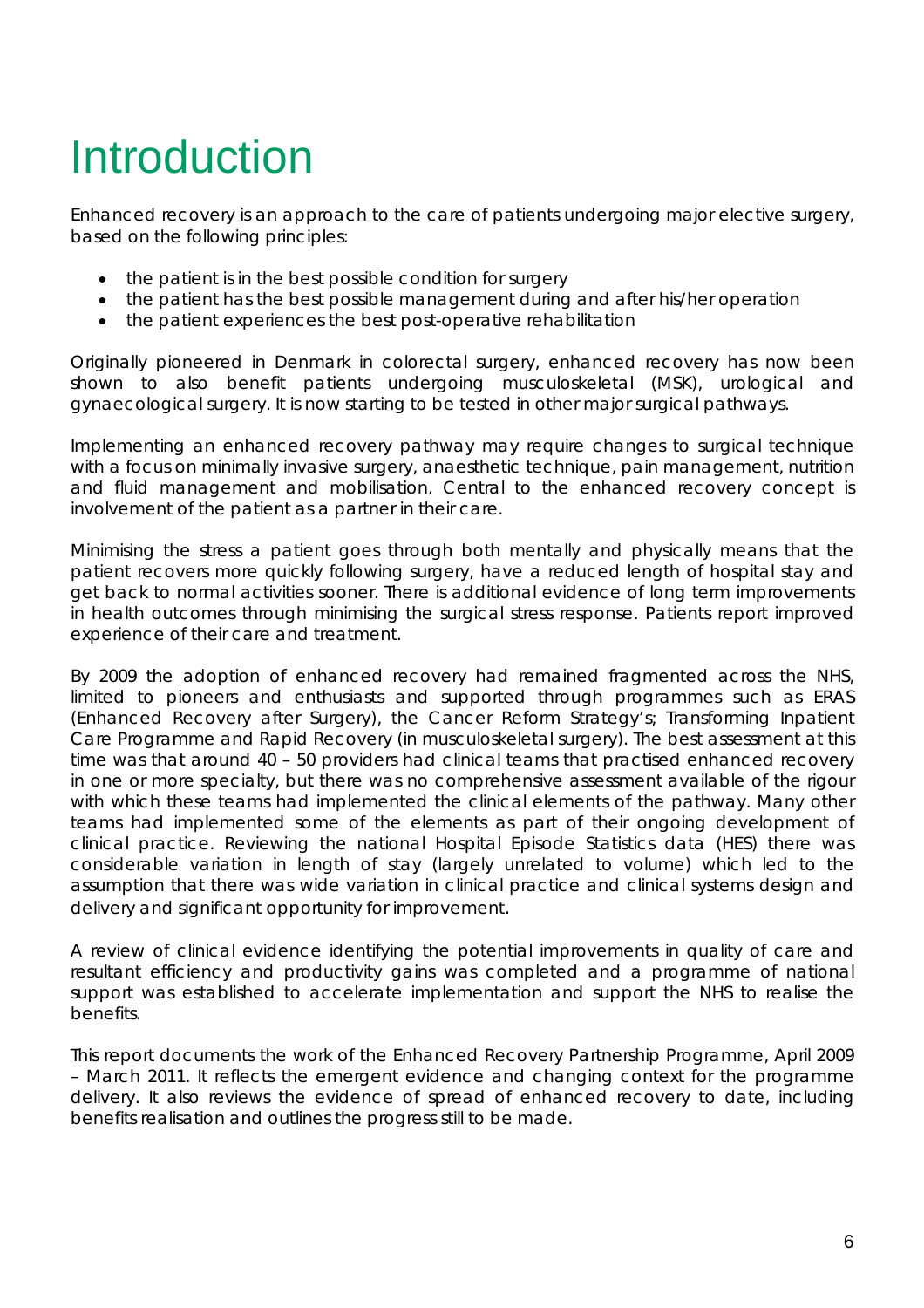The Enhanced Recovery Partnership Programme would like to acknowledge the role of the Advisory Board (see appendix 1 for membership) and clinical teams who have pioneered enhanced recovery, who have generously shared their knowledge, expertise and experience to develop the programme and support others with implementation.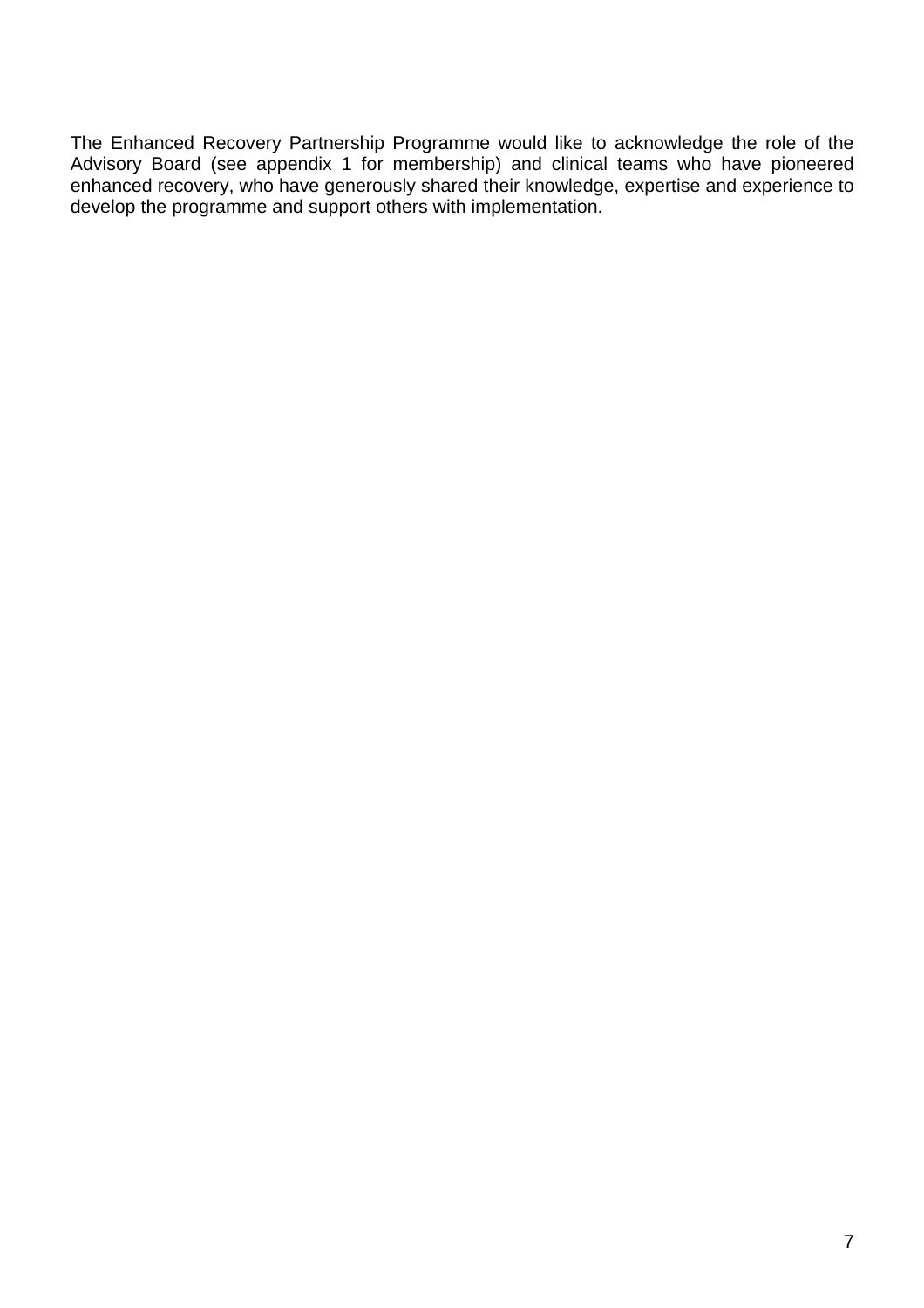# The Enhanced Recovery Partnership Programme

The Department of Health in partnership with NHS Improvement, the National Cancer Action Team (NCAT) and the NHS Institute for Innovation and Improvement have led a two-year programme, April 2009 – March 2011, to accelerate and provide support for the spread and adoption of enhanced recovery in colo-rectal, musculoskeletal, gynaecology and urology major elective surgical pathways. Focus was given to these four specialties as the evidence of improved outcomes was most compelling

#### *Programme aim:*

*'To improve the quality of patients care, through improving their clinical outcomes and experience, and reduce the length of elective care inpatient pathways across the NHS by utilising the good practice principles of the enhanced recovery model of care.'*

#### **Year one, April 2009 – March 2010**

During the first year of the programme work focussed on:

- understanding the extent of enhanced recovery practice in the NHS and identifying best practice,
- learning from these pioneers using a variety of methods including workshops, meetings and commissioning a delphi study to determine the key principles of enhanced recovery, essential clinical elements of the patient pathway, key metrics and critical success factors,
- development of case studies and compendiums of clinical evidence
- setting up a website to share information and resources (including locally developed protocols, pathways and patient information shared by clinical teams) to support implementation,
- producing a full financial and equality impact assessment,
- publishing an implementation guide,
- development of an online reporting tool to support implementation,
- establishing a clinically led Advisory Board,
- setting up a programme of support for 15 innovation sites, to better understand the critical success factors for adoption, spread and sustainability,
- establishing a named lead for enhanced recovery in each SHA and running a series of information events (three events attracting 510 delegates) to prepare for a full programme of spread and adoption across the NHS during 2010/11.

#### **Year two, April 2010 – March 2011**

The principle work stream during the second year has been to support Strategic Health Authorities lead programmes of spread and adoption to support delivery and commissioning of enhanced recovery for the four specialties by providing:

- funding (£70,000 per SHA) for local networking, events and clinical leadership,
- named executive, clinical and service improvement leads from the national programme team to provide hands on support and advice,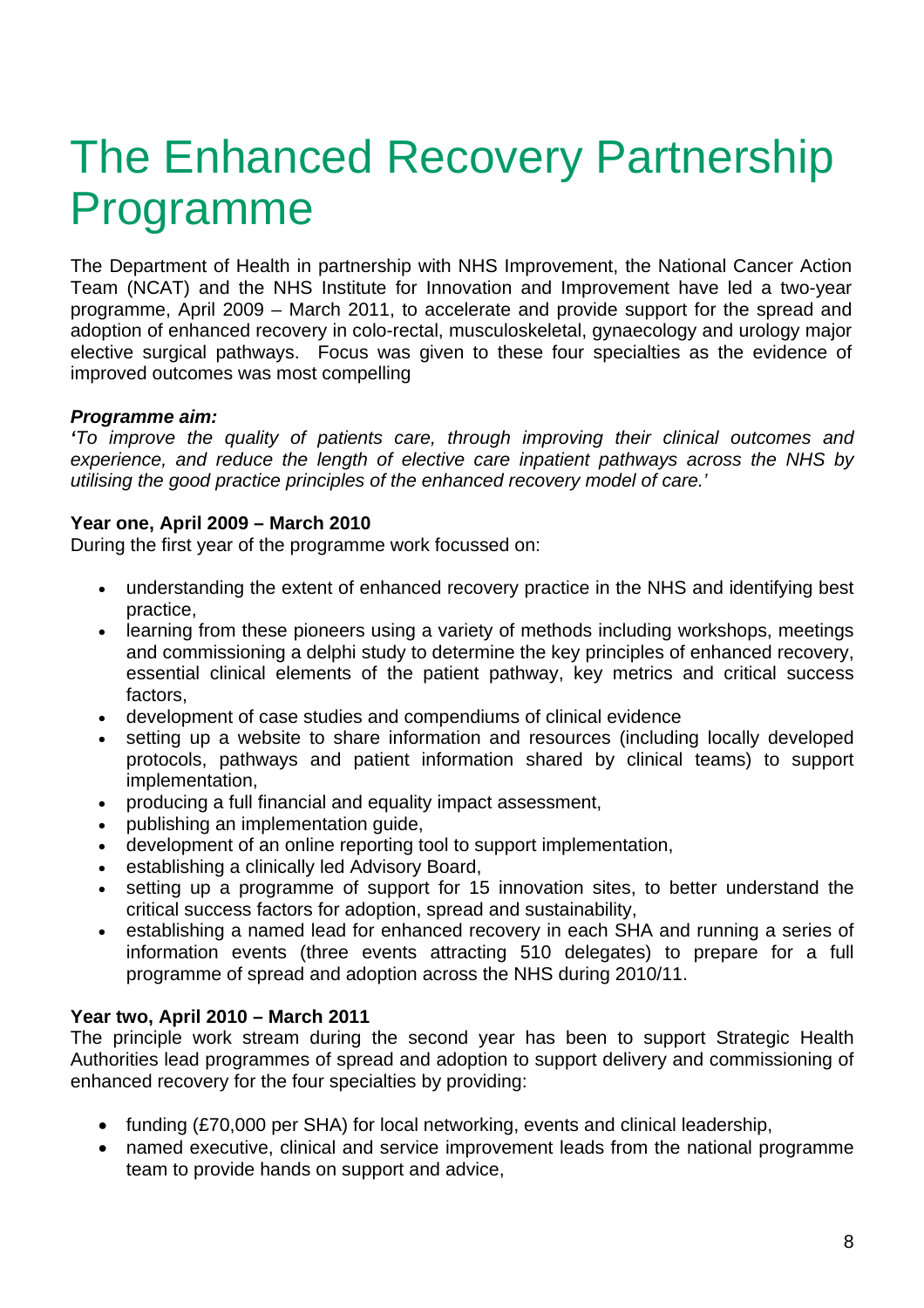- networking opportunities for SHA Leads to share best practice, and challenges to learn from each other and support innovation and problem solving,
- web-based service improvement resources,
- three national events to raise further awareness of enhanced recovery and improved engagement of the multidisciplinary team and attracting 515 delegates,
- a series of 10 specialty and topic based web casts, to avoid the impact of time away from the clinical service to attend national events,
- provide ongoing support and networking opportunities for 14 innovation sites, to continue to learn from their implementation experience and ensure they can contribute to their SHA programme to support spread and adoption,
- review of the clinical pathway for each specialty, linked to the development of the national Map of Medicine content for enhanced recovery,
- creating ongoing opportunities to learn about the critical success factors that support spread, adoption and sustainability,
- benchmarked data from HES on activity, LOS and readmissions,
- National reports based on progress reported by sites via the ER reporting tool.

The programme of work has undergone continued review and refinement over the year in response to:

- the emerging evidence from the innovation sites,
- national data and reports including the delphi study and enhanced recovery reporting tool,
- local SHA programmes and learning from organisations and clinical teams progress with implementation and sustainability,
- changes in the NHS delivery context resulting from the change in Government and the publication of the white paper 'Equity and excellence; liberating the NHS' in July 2010.

The spread and adoption work stream has been underpinned by the communications and engagement plan to:

- develop promotional materials (core scripts, Q&As, posters and slide sets),
- redevelopment of the DH website,
- supported the successful submission of 20 journal articles and conference abstracts,
- updating case studies and compendiums of clinical evidence,
- develop patient information, including the enhanced recovery content on the NHS Choices website and supporting the updating of national patient information,
- preparation of material to support commissioning enhanced recovery for future release,
- manage the final migration of the DH Enhanced Recovery website content to the NHS Improvement website.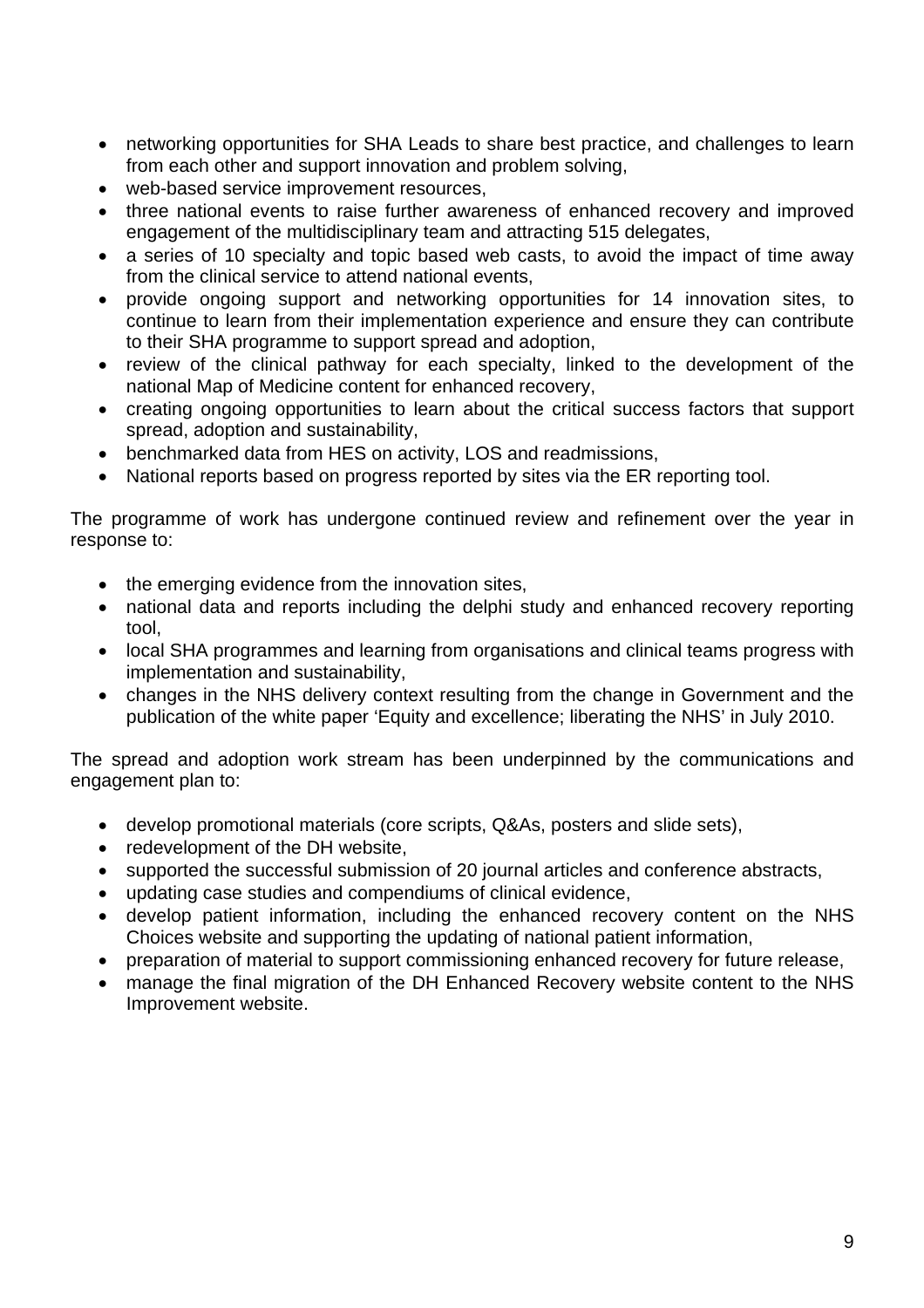# Position at the end of the programme

The programme has used a variety of information sources to gather hard data and soft intelligence about the progress of enhanced recovery implementation across the NHS.

This section presents information about the progress made by the innovation sites, together with the national picture comparing key outcome measures of length of hospital stay, readmission rates and patient experience. It also presents data from the reporting tool on process measures of compliance with the clinical elements of the enhanced recovery pathway.

The soft intelligence about the critical success factors that are necessary for spread, adoption and sustainability of enhanced recovery are detailed in section 6.

#### **Innovation sites**

In April 2009 in partnership with the SHAS  $15<sup>1</sup>$  $15<sup>1</sup>$  organisations were selected to become innovation sites for enhanced recovery.

Innovation sites agreed to share their experience of adoption, spread and sustainability and in return were given support from a member of the Enhanced Recovery Partnership Programme Team, peer support and shared learning through a series of learning workshops and other networking opportunities.

The organisations selected had varying experience of implementing enhanced recovery and varied in their approach to testing and implementation. Some sites chose to start with an individual clinician led team, whilst others have taken a speciality wide approach.

Most innovation sites have reported their progress of compliance with the clinical elements of the enhanced recovery pathway through the Enhanced Recovery Reporting Tool. Data extracted from the tool has been analysed together with HES data to evidence progress of both process and outcome measures.

In addition, three other assessments of progress have been undertaken; the evaluation report of year one in May of 2010, followed by two surveys of spread and adoption in November 2010 and February 2011.

#### **Findings:**

In May 2010 there were approximately 43 specialty based projects. All sites had implemented enhanced recovery projects in colorectal surgery, but at this time we did not have a clear picture of the stage or scale of implementation planned or achieved.

The spread and adoption surveys aimed to address this and involved teams self-assessing their stage of planning and implementation across specialties. 13 sites participated in both surveys.

<span id="page-10-0"></span> $1$  One organisation withdrew during year one. Any innovation site data in this report relates to only 14 innovation sites.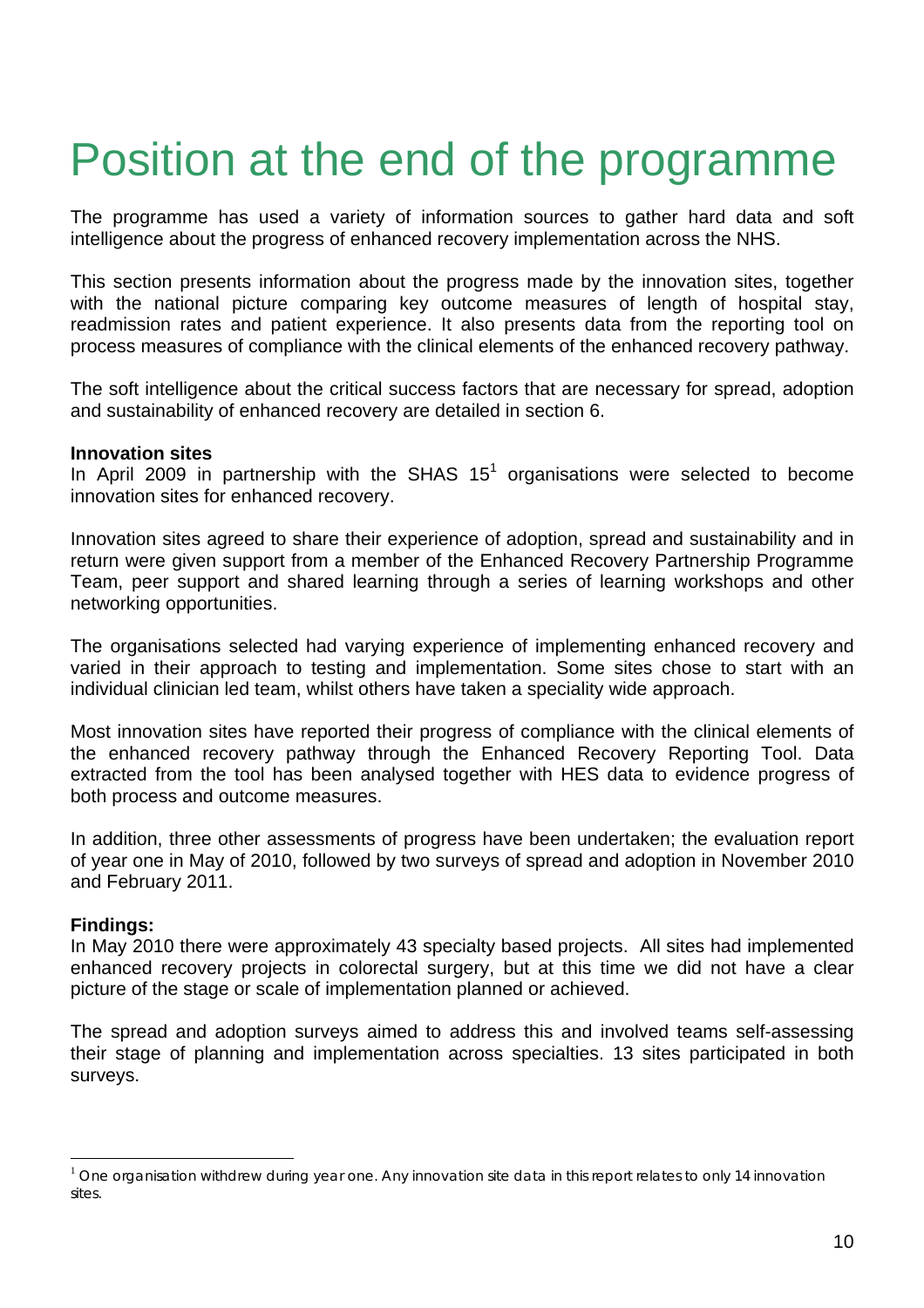Figures 1 and 2 show the percentage of teams at the four stages of implementation reported in the two spread and adoptions surveys.



Figure 2



The number of teams reporting full implementation has increased from 147 consultant teams to 178 (representing 56% of teams reviewed) giving clear evidence of progress. Additional teams reported progression from planning to testing /partial implementation. There remain however, 6% of teams that have no plans to implement enhanced recovery and some anecdotal evidence of their lack of belief in the benefits of enhanced recovery.

In February 2011 10 Innovation Sites, compared with 6 in November 2010, have achieved full implementation in at least one specialty and three of these organisations have now fully realised their implementation plans across specialties. See figure 3.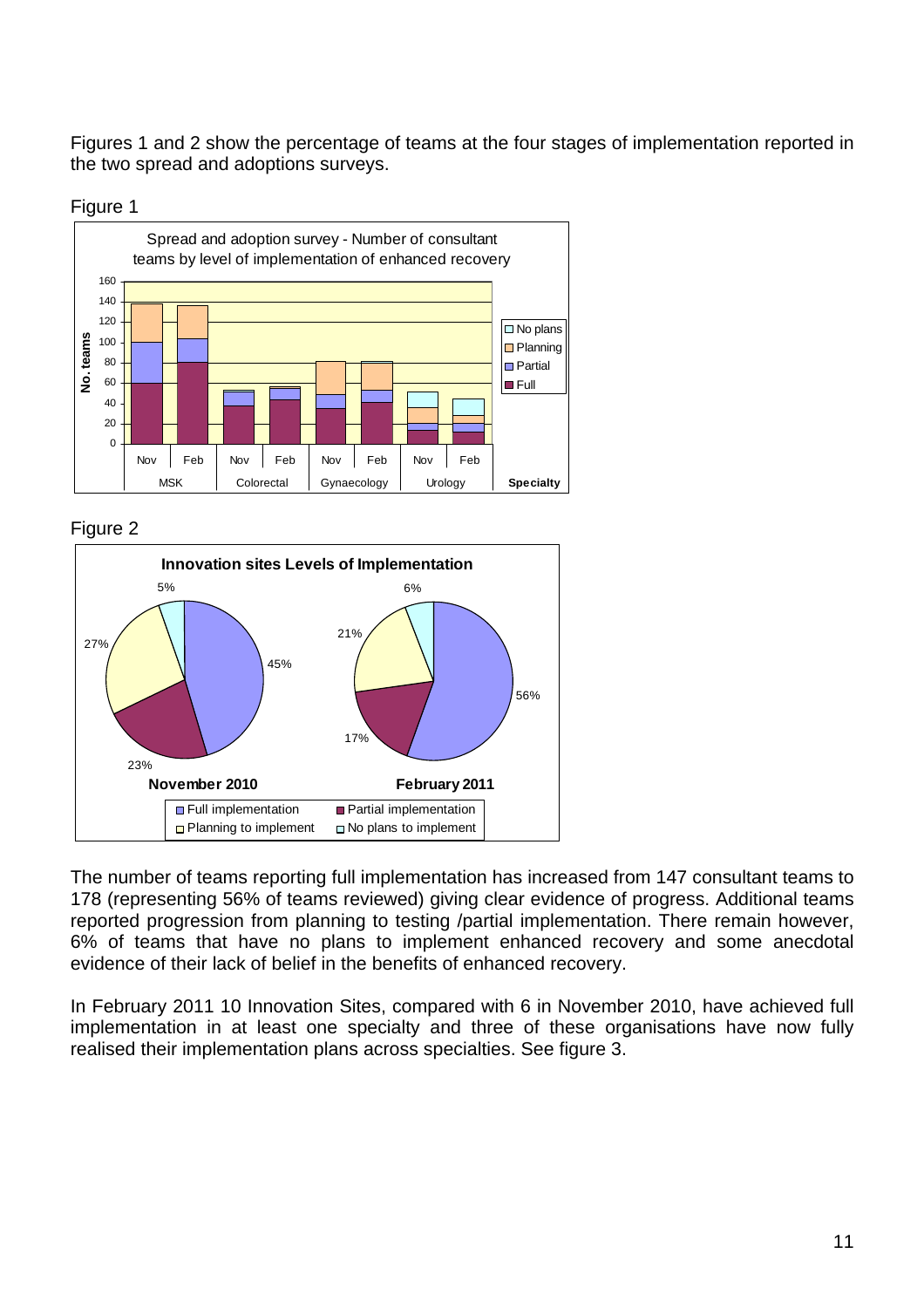#### Figure 3



Innovation sites who have not yet fully realised their implementation plans will continue to work towards full implementation during the forthcoming year.

Analysis of progress against key outcomes measures is given in the following section.

The Innovation sites have made significant progress during the two-year period of the programme. It cannot be underestimated the time, energy and effort it takes teams from winning hearts and minds through to planning, testing, implementation and embedding practice change for sustainability.

The Enhanced Recovery Partnership programme would like to acknowledge the work of the Innovations Sites who have taken the time to openly share their experience, to help other teams and contribute to the emerging evidence base for enhanced recovery implementation.

#### **National picture**

From the work undertaken by each SHA to review the extent of enhanced recovery practice across their health economy, it is now estimated that approximately 86% of acute provider organisations now have implemented enhanced recovery in at least one specialty.

#### **Length of stay**

A key benefit of enhanced recovery is that patients spend less time in hospital. Nationally, there is a downward trend in the average length of time admitted patients stay<sup>[2](#page-12-0)</sup> in hospital (Fig 4<sup>3</sup>), alongside an increase in day cases for elective patients.

<span id="page-12-0"></span> $\frac{1}{2}$  $2$  Length of stay is the period between admission and discharge, calculated by subtracting admission date from discharge date. Day cases are excluded.

<span id="page-12-1"></span> $3$  Hospital Episodes Statistics (HES) for 2010-11 is provisional data to October 2010.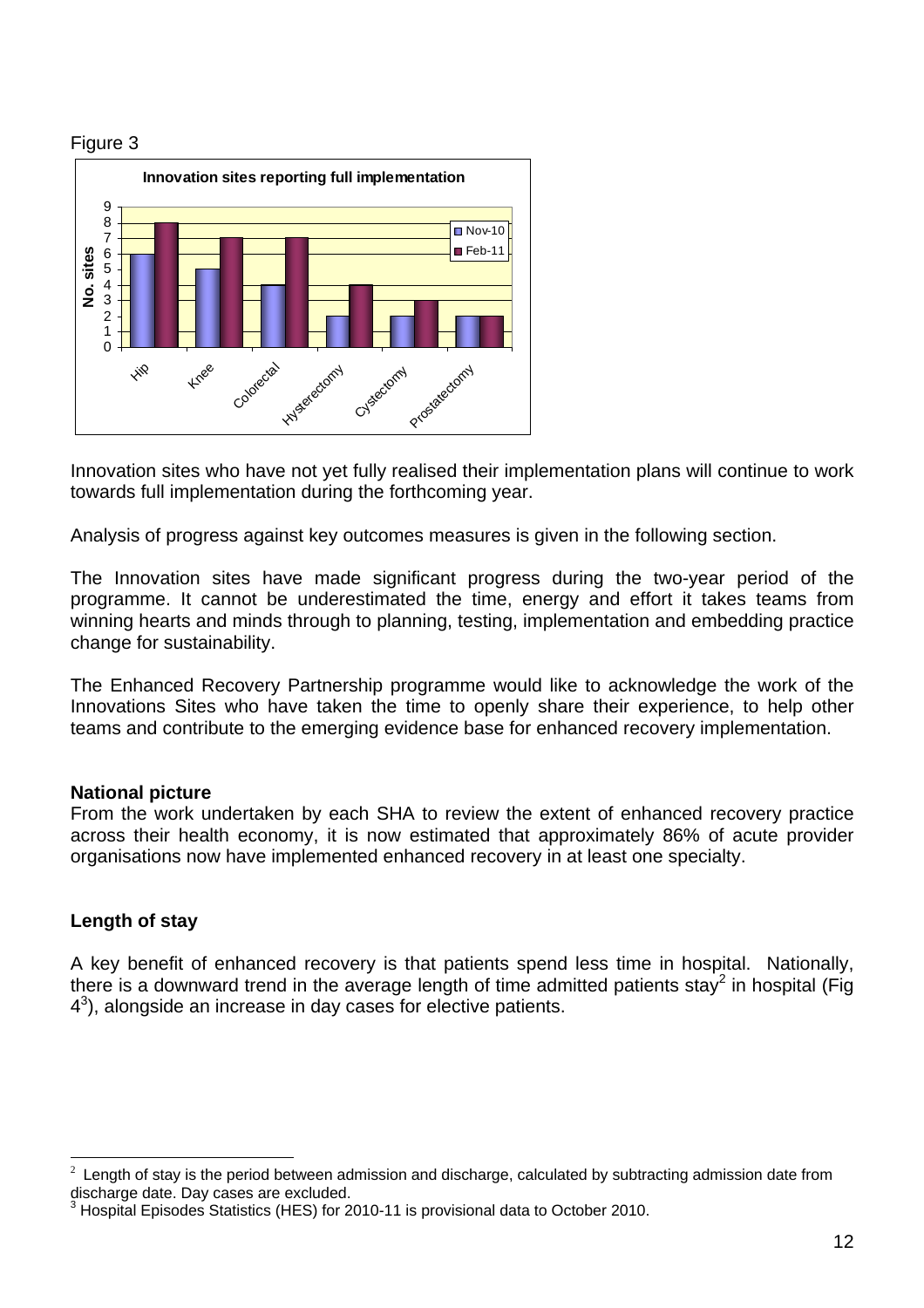

This reduction is reflected in the trend for many individual operations, including those within the scope of the enhanced recovery programme (Fig 5). Lengths of stay have fallen over the last ten years for each of these operations<sup>4</sup>, whilst volumes for all except hysterectomy have risen. For colorectal surgery, lengths of stay reduced by 20% - 22% over the last five years with just under half the reduction directly attributable to the growth in laparoscopic surgery (for which stays are typically 3 - 4 days shorter than other approaches).

<span id="page-13-0"></span><sup>&</sup>lt;sup>4</sup> The enhanced Recovery Programme covers elective admissions for the following operations:

ö Primary hip replacement - the primary part of each OPCS 4.3 code W37 to W39, W46 to W48 and W93 to W95 (ie W37.1, W38.1, etc.) plus W46.0, W47.0 and W48.0.

Primary knee replacement - OPCS 4.3 code W40.1, W41.1 and W42.1. ó

Colectomy - OPCS 4.3 codes H05 to H10. a.

Excision of rectum - code H33 (except H33.7 Perineal resection of rectum HFQ). e.

Abdominal Hysterectomy OPCS 4.3 code Q07. C.

Vaginal Hysterectomy OPCS 4.3 code Q08.  $\bullet$ 

Bladder resection OPCS 4.3 code M34. ۰

۰ Prostatectomy OPCS 4.3 code M61.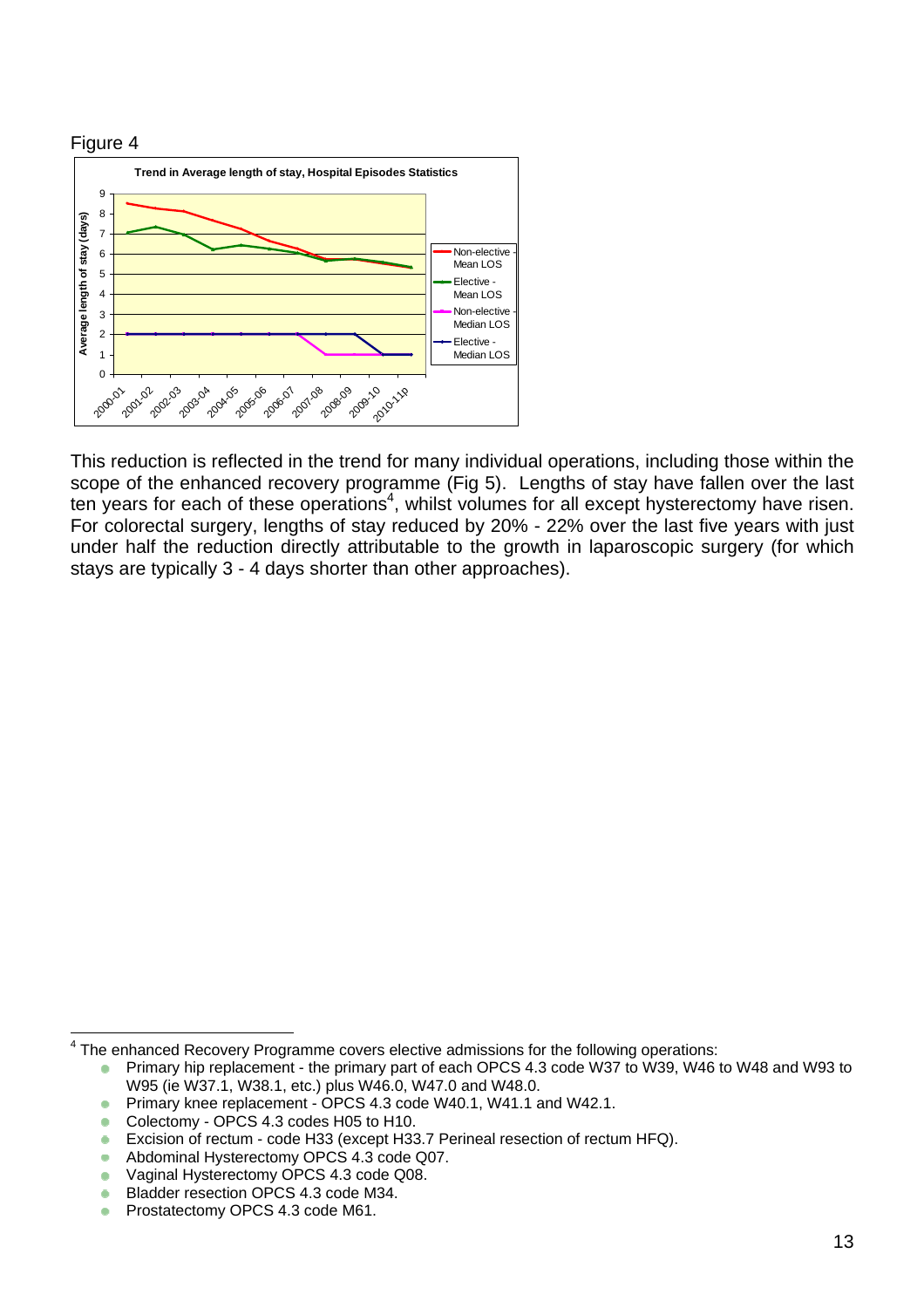

here is considerable variation in mean lengths of stay between providers (Fig 6). There is T most variation between providers for Colectomy, Excision of rectum and Cystectomy<sup>[5](#page-14-0)</sup>, which reflects greater variability in lengths of stay for individual patients receiving these operations. However, most operations have at least a three-fold difference between providers. Enhanced recovery techniques should reduce lengths of stay for patients and, in time, lessen the variation across organisations.



1



Lengths of stay may be compared for a number of groups:

<span id="page-14-0"></span> $5$  Length of stay for all these operations is based on single-episode spells, to avoid including time spent in hospital for other conditions or specialties as part of the same spell. However, this excludes some patients whose care is managed between consultants, which is most common for cystectomy where care may be shared between Urology and Critical care / Anaesthetics. Lengths of stay for these patients may be longer.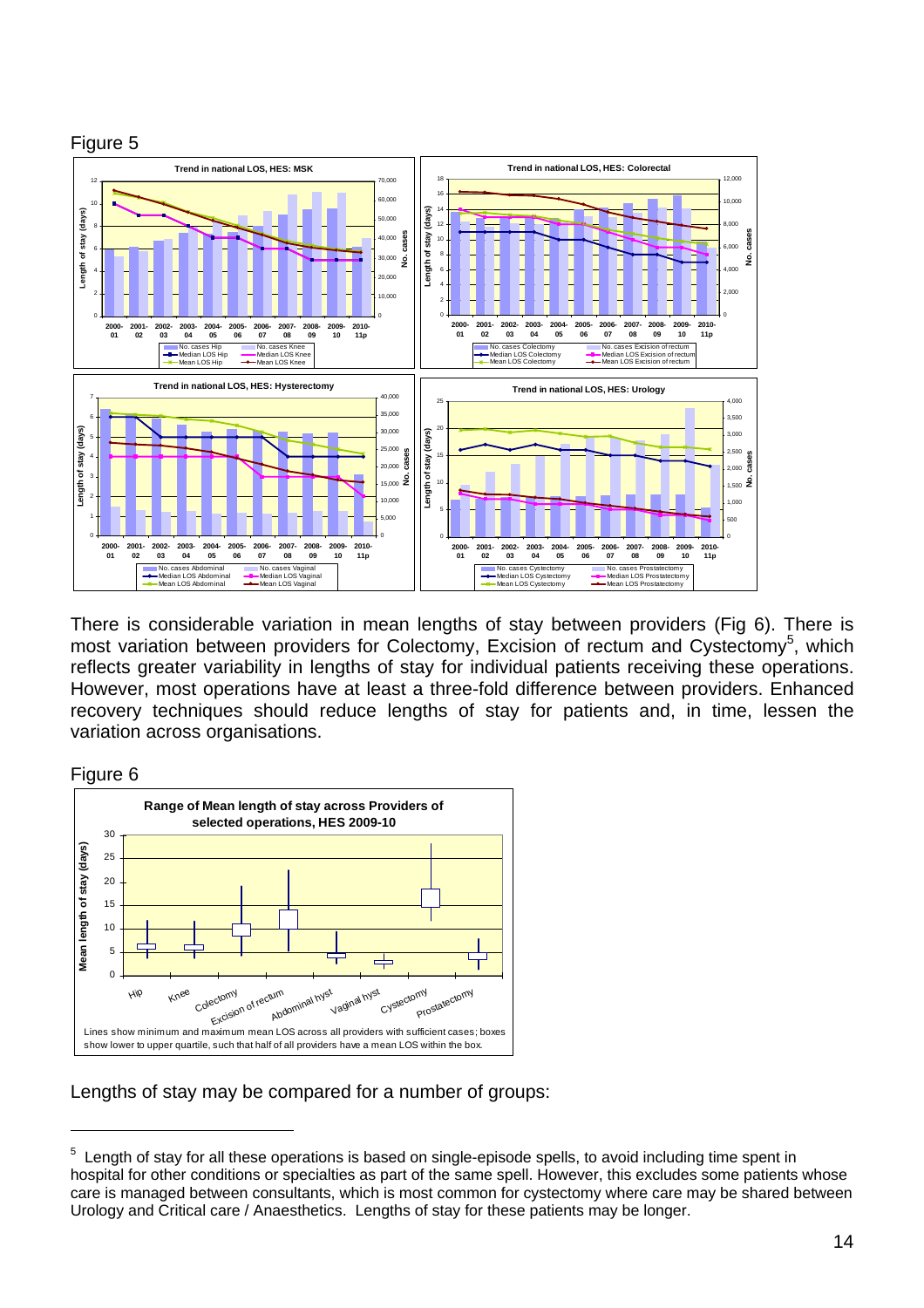- All providers, using Hospital Episode Statistics (HES);
- Innovation sites, using HES; ö
- Providers reporting full implementation in the Spread and adoption survey, using HES;  $\bullet$
- Patients on an enhanced recovery pathway, reported in the ERP toolkit. ö

For most operations, the innovation sites have lower lengths of stay than the national average, based on the latest provisional HES data for 2010-11 (Fig 7). However, not all innovation sites have fully rolled out enhanced recovery, so the subset of providers who are fully implemented for the specialty provide a better comparison. Their lengths of stay are significantly lower for hips, knees, excision of rectum and abdominal hysterectomy. The cases reported in the ERP toolkit have higher lengths of stay than the full implementers do in HES for most operations, but this may reflect inconsistencies in the definitions or case-mix of the operations included.





Lengths of stay for innovation sites have fallen over the course of the programme (Figure 8), although not necessarily faster than the national averages.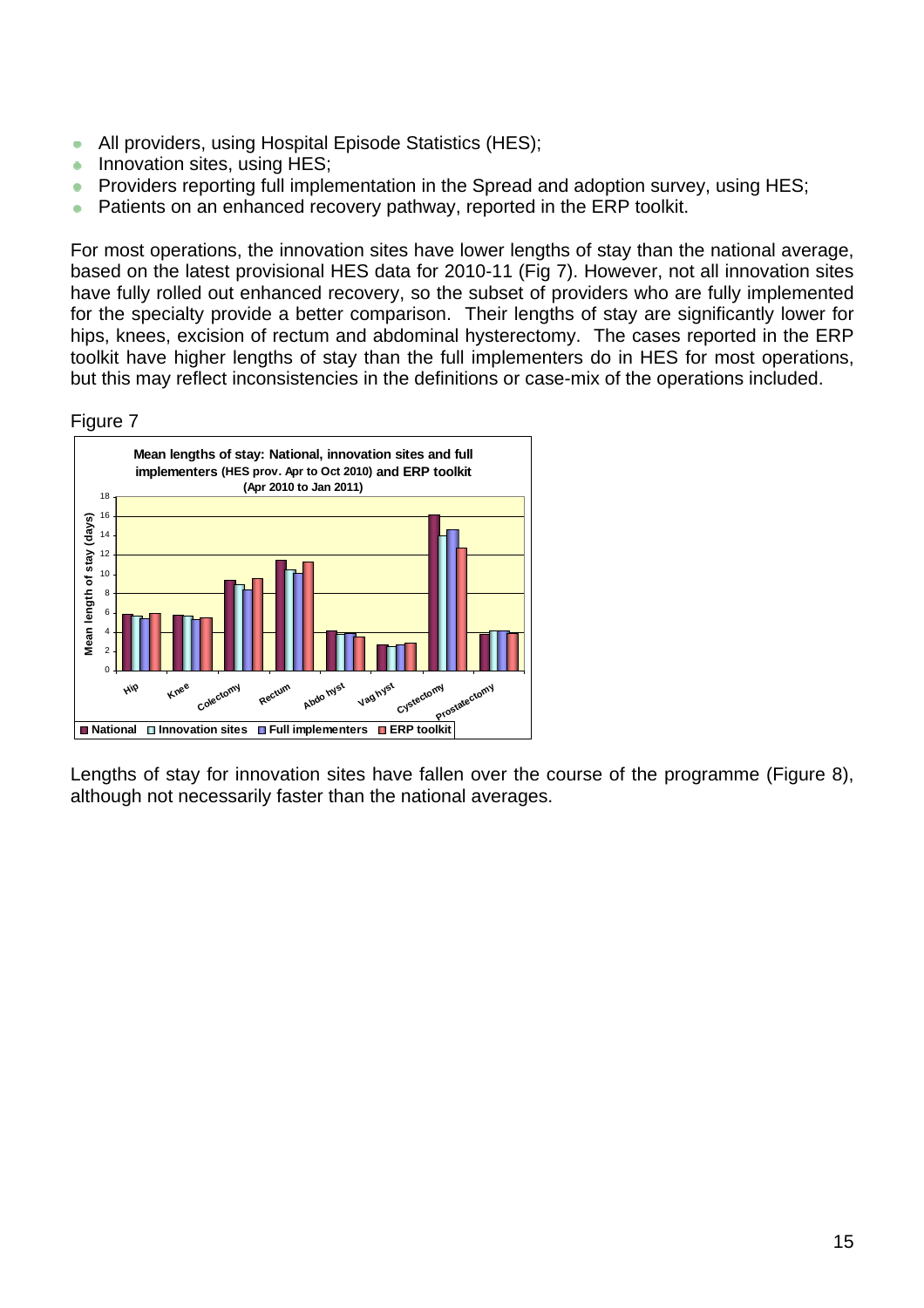

All this evidence suggests that lengths of stay are falling for the operations in the programme and are generally lower where enhanced recovery is being applied. However, the improvements in lengths of stay to date do not yet match those anticipated from early case study evidence.

#### Day of surgery admission

The proportion of patients who are admitted on the day of their surgery has increased over recent years, which is one component of the enhanced recovery pathway. By 2010-11 (provisional to October), HES shows around 80% patients receive surgery on the day they are admitted for hip and knee replacements and hysterectomy, whilst fewer than 50% receive surgery then for colorectal operations and bladder resection/cystectomy (Fig 9).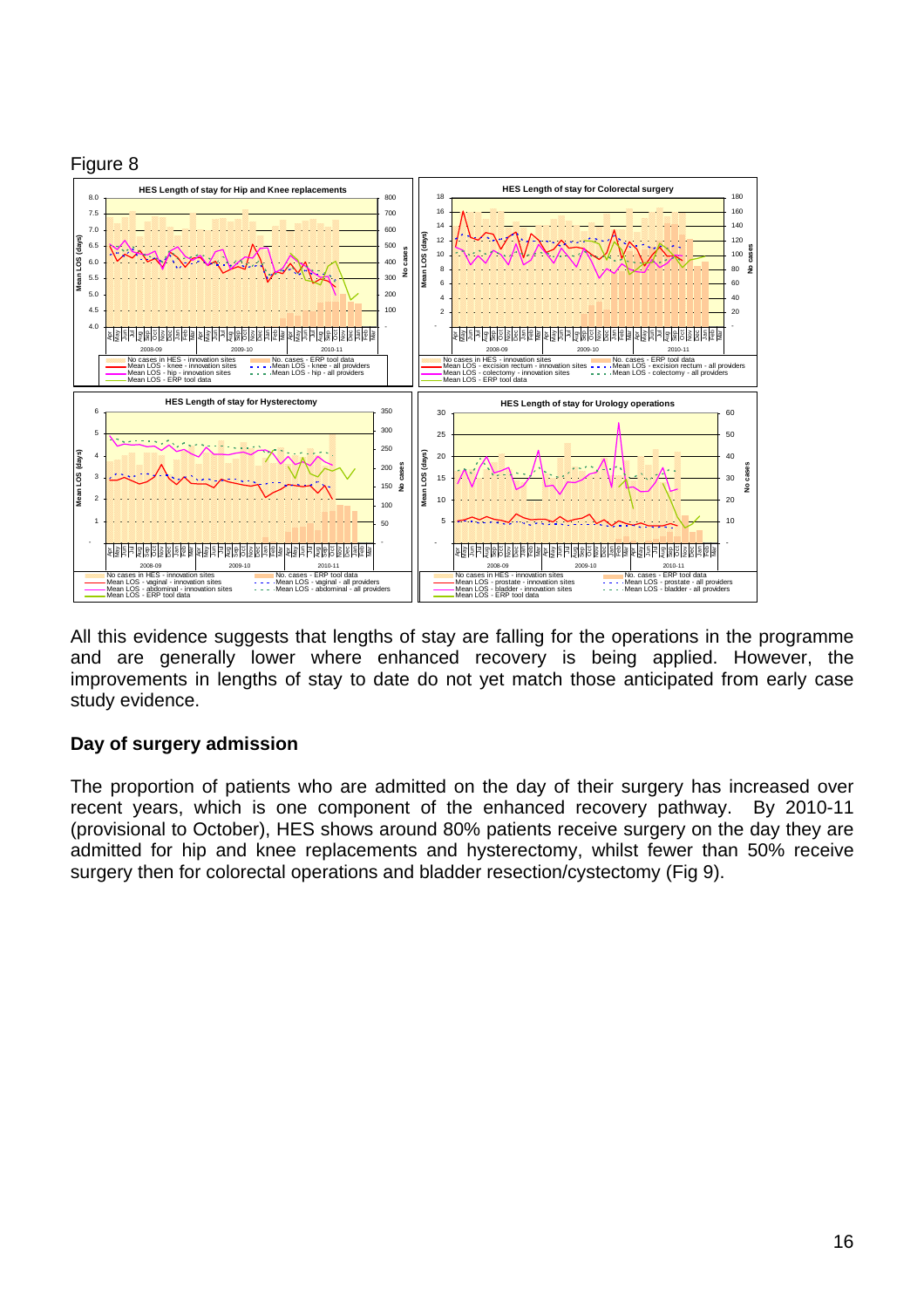### Figure 9



For most of these operations, the percentage of patients receiving surgery on the day of admission is higher where the enhanced recovery model is applied. Figure 10 compares the HES percentages for all patients with those from trusts reporting fully implemented enhanced recovery for the specialty and with the data reported on the ERP toolkit.

#### Figure 10



#### **eadmission rates R**

Emergency readmission<sup>[6](#page-17-0)</sup> within 28 days of discharge following surgery, or 42 days for hip and knee surgery, varies according to the type of surgery performed (Fig. 11). For the operations included in the programme, the lowest rates are for primary hip replacement (6.4% readmitted within 42 days, Jan to June 2010) and knee replacement (7.1%), whilst the highest are for cystectomy (18% readmitted within 28 days) and excision of rectum (14.5%). These rates have not changed significantly over recent years.

<span id="page-17-0"></span><sup>–&</sup>lt;br>6 Patients may be admitted as an emergency for any reason to any provider within the period; this may be unrelated to the surgery or the condition treated by it.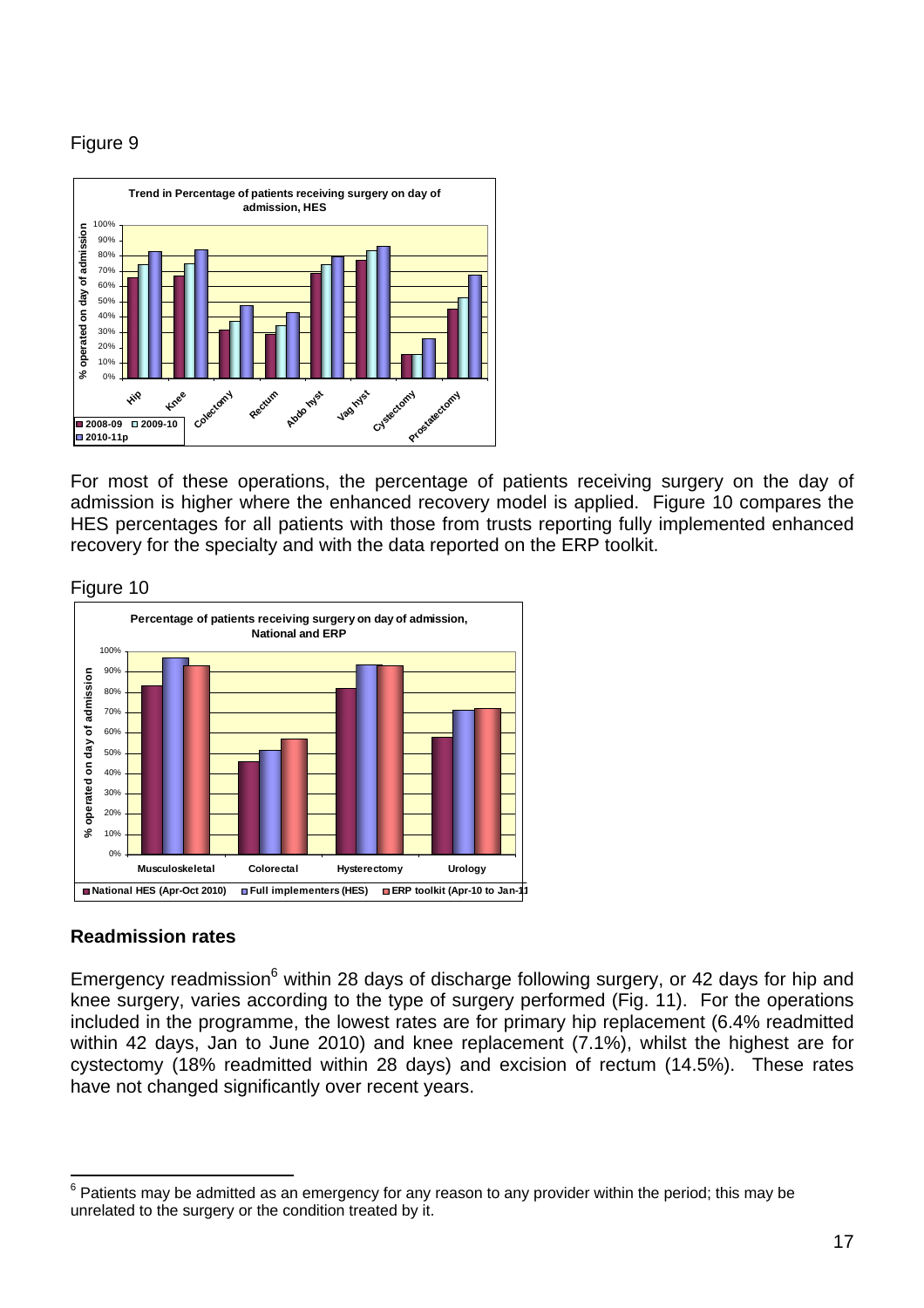#### Figure 11



Readmission rates vary by provider as much as lengths of stay do, but for providers there is no correlation between longer lengths of stay and lower readmission rates (or the opposite). Figure 12 shows the comparison between mean length of stay and readmission rate by provider in Jan to June 2010 for hip replacements, which is typical of all the ERP operations.

Figure 12



The readmission rates for providers that have fully implemented enhanced recovery for that operation differ from the overall rates (Fig 13), but none of these differences is statistically significant. Similarly, the ERP toolkit data shows different rates of emergency readmission from HES, as do anecdotal rates obtained as part of the survey of spread and adoption. However, definitions vary between these sources and some are based on low numbers, so the differences are not significant.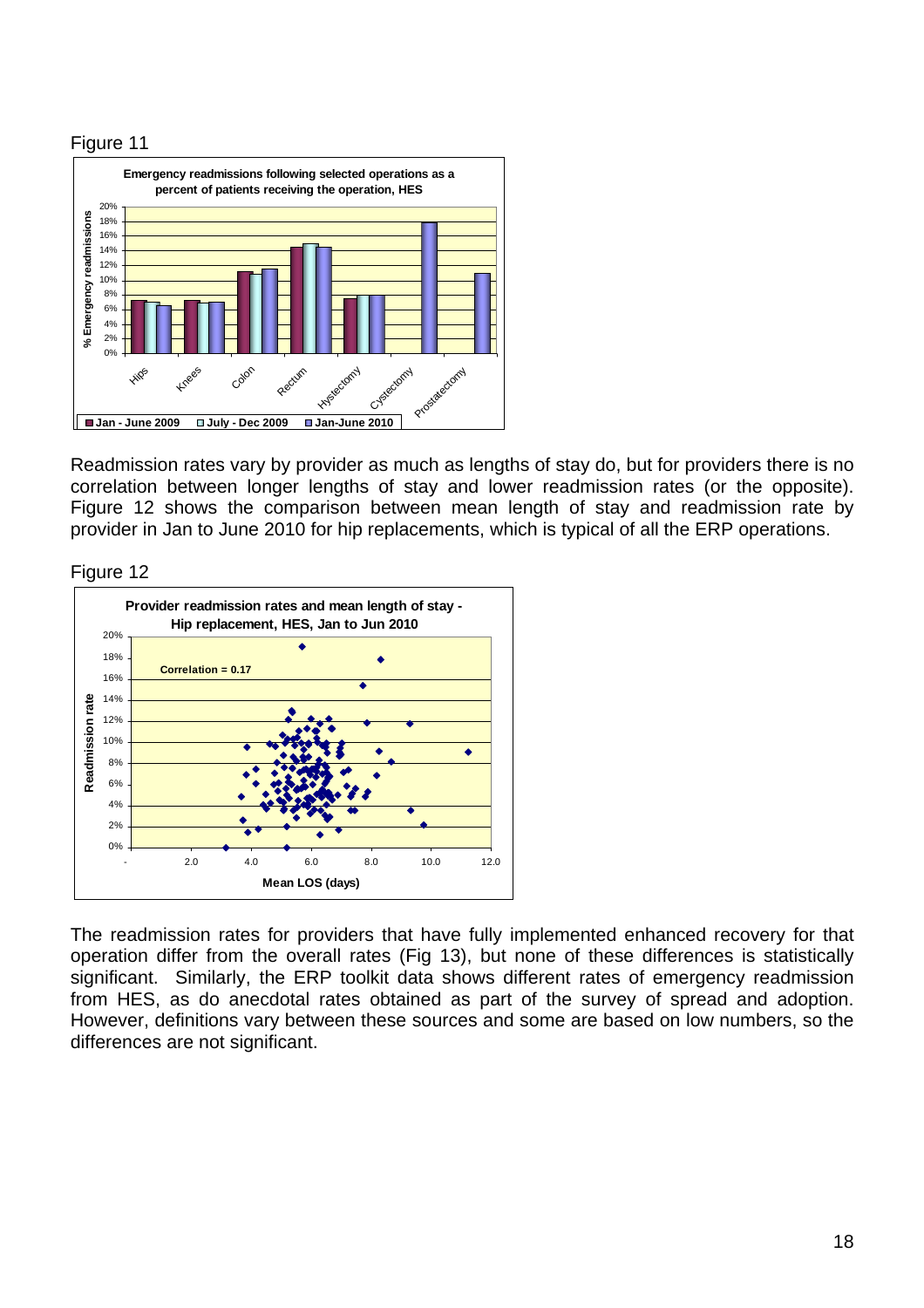



Although inconclusive, this evidence suggests that readmission rates vary for reasons unrelated to the length of stay and are not significantly worsened nor improved by applying enhanced recovery.

#### **Patient Reported Outcome Measures (PROMs)**

Patient Reported Outcome Measures have been collected for hip and knee replacement operations since April 2009. Patients complete a pre-operative questionnaire indicating their self-reported health status, symptoms and function relating to their hips or knees. Six months later, they are asked to complete a post-operative questionnaire and the scores are compared. These can indicat[e t](#page-19-0)he level of improvement felt by the patient following surgery using a variety of scoring systems<sup>7</sup>.

Over 60,000 hip or knee patients who completed pre-op and post-op PROMs questionnaires in significantly different from the all provider average. 2010-11 (April to September) matched HES records indicating that they had elective primary joint replacements (as defined for the programme). For these, the improvement in all PROMs measures derived from hip replacement operations is consistently higher than that derived from knee replacements (Fig. 14), indicating greater observed health gains. However, none of the health gains for providers reporting to have fully implemented ERP for these operations are

Oxford hip and knee scores comprising twelve questions relating to pain, ease of joint movement, ease of walking and climbing stairs, etc.

<span id="page-19-0"></span> 7 Three scoring systems are considered here. EQ-5D is a standardised measure of health status that provides a generic measure of health applicable to a wide range of health conditions and treatments. It has two distinct sections:

the EQ-5D descriptive system indicates the patient's level of problem (if any) with mobility, self-care, usual activities (eg work), pain or discomfort and anxiety or depression. This is turned into an index.

the EQ-5D visual analogue scale (VAS) asks patients to rate their health state from 0 to 100. This is more subjective.

For hip and knee patients (defined more broadly than the operations in the enhanced recovery programme, but here filtered for comparison), there is also:

In addition, PROMs contains some general post-operative questions about the surgery and its results.

Improvement following surgery may be assessed by looking at the paired differences between pre-operative and post-operative scores to produce an average health gain.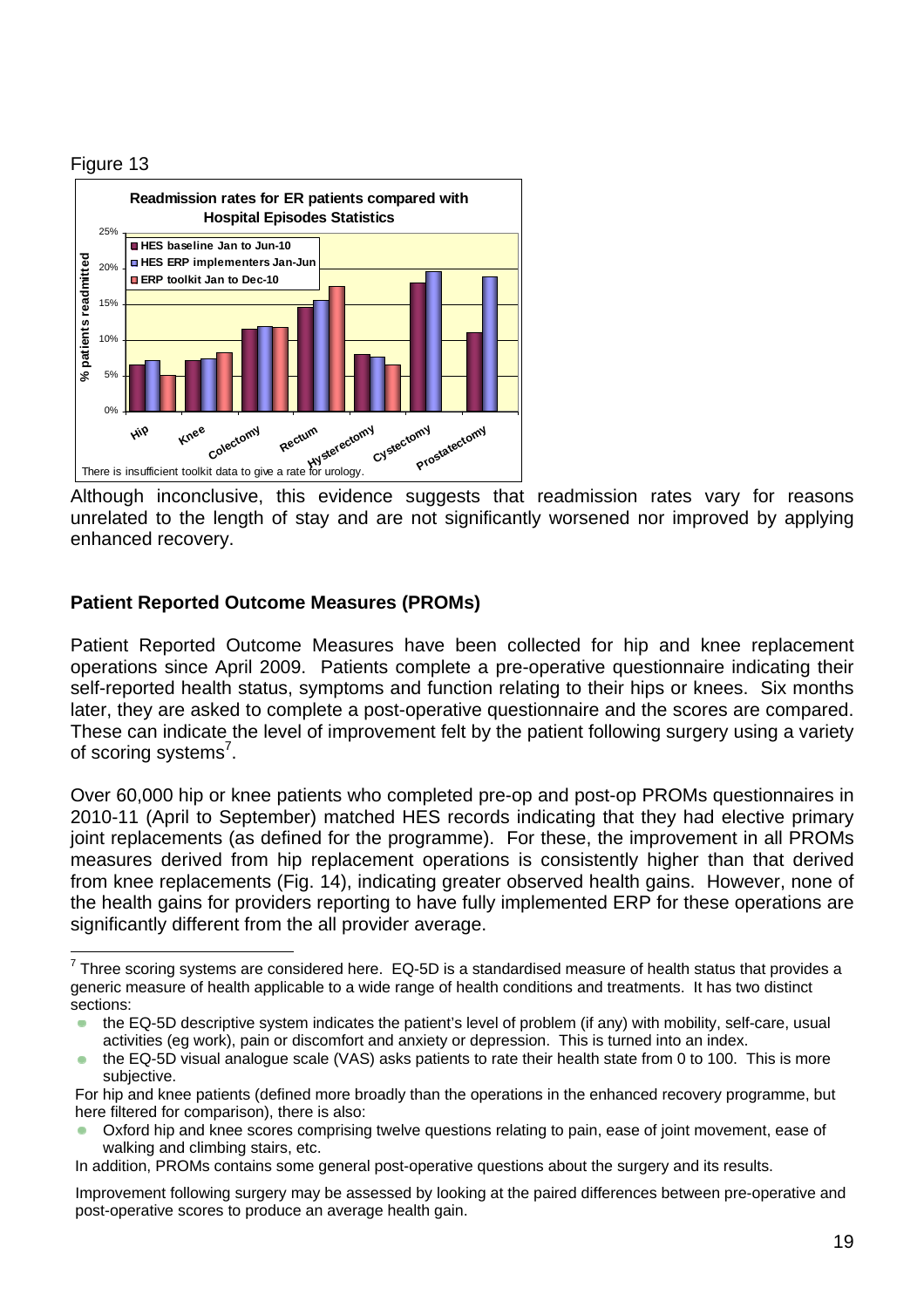

#### **Patient experience**

Providers completing the toolkit were encouraged to report their patients' responses to questions used in the Care Quality Commission Inpatient Survey. These concerned whether the patient felt they were given sufficient information about their condition, whether they felt involved in decisions about their care and their discharge and whether they were given adequate contact details to use after discharge if required.

The responses for all cases repo[rte](#page-20-0)d in the toolkit so far indicate a much higher level of satisfaction than the CQC average $8$  (Fig 15). These differences are statistically significant, although the reported toolkit responses may be biased and only reflect a few types of patient compared to the full CQC survey. Nevertheless expressed as a satisfaction score, an average 17% more patients were happy with these factors in the toolkit than in the CQC survey.

<span id="page-20-0"></span><sup>1</sup> <sup>8</sup> Latest CQC results are for all reported inpatients in 2009, including emergency admissions and all specialties.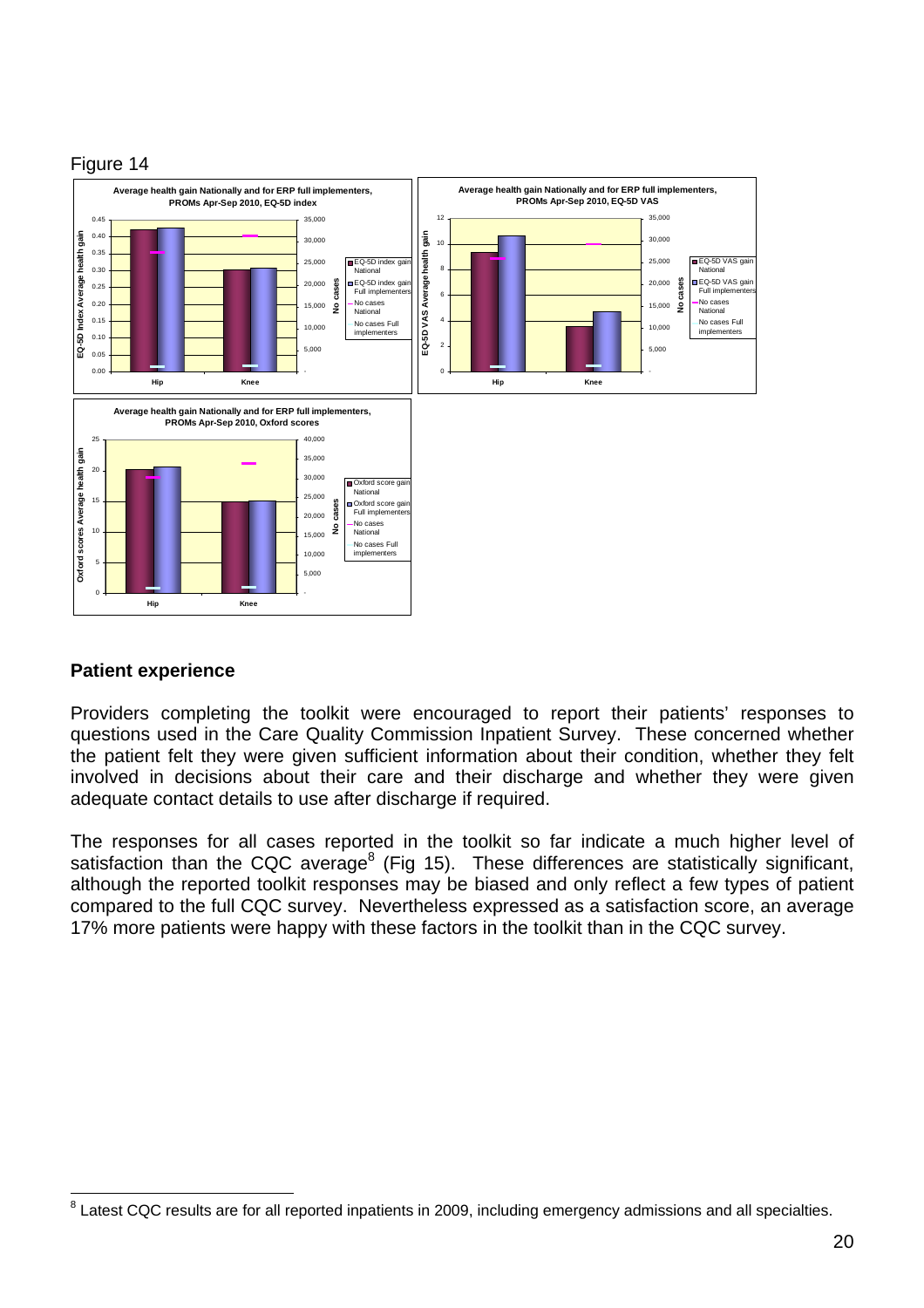#### Figure 15



#### **Compliance measures**

In addition to the measures above indicating outcomes for patients on an enhanced recovery pathway, the toolkit shows which components of the pathway were applied in each case. Whilst not all components are relevant or appropriate to all specialties, Figure 16 shows the extent to which they are applied. Although full implementation of enhanced recovery is locally determined, guidance suggested that patients should receive around 80% of the relevant elements.

#### Figure 16



#### **Summary**

Enhanced recovery is contributing to the underlying trends of shorter lengths of stay and increased surgery on day of admission. The differences for fully implemented providers are not yet as great as might be realised, but they show improvements in the right direction. This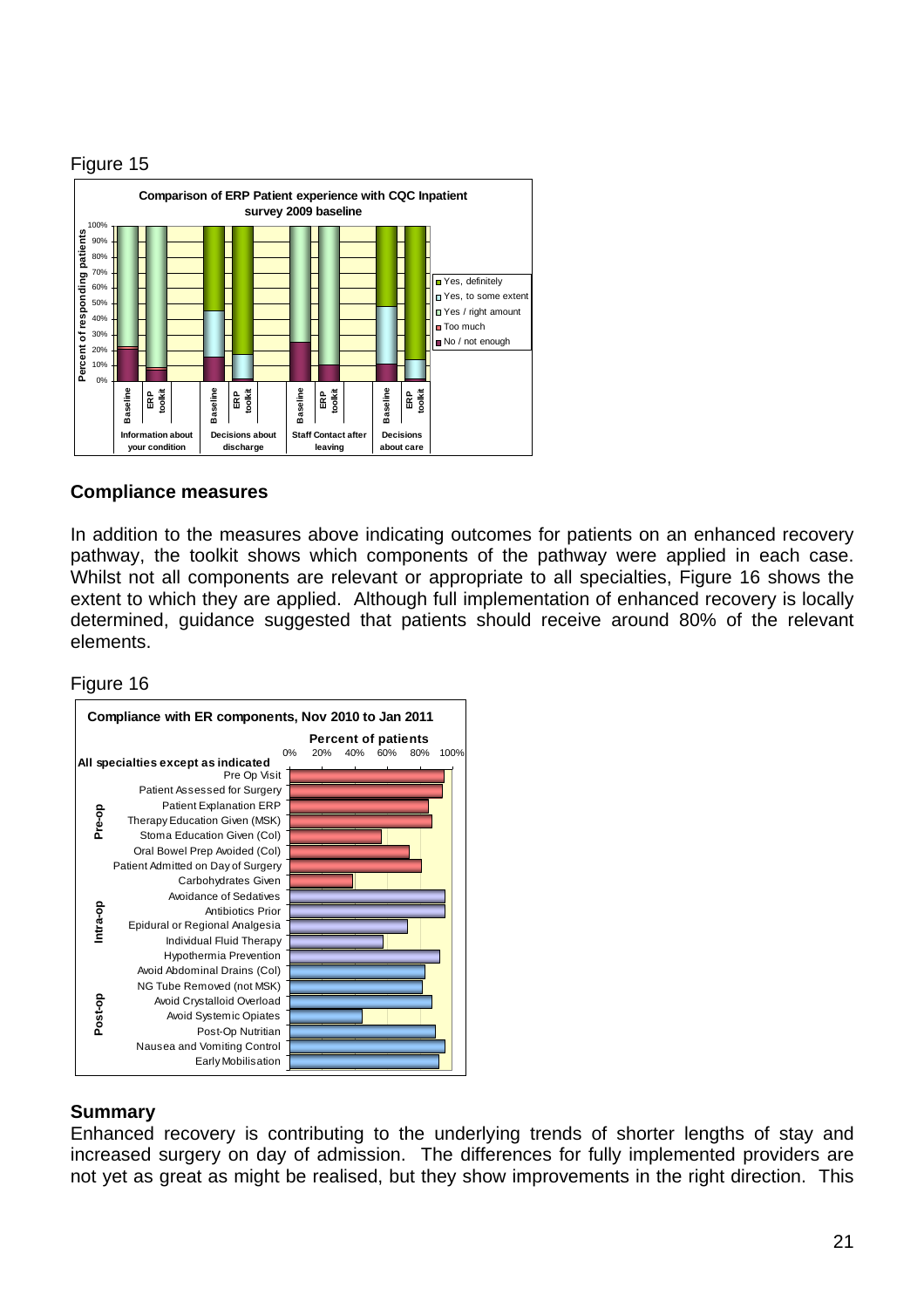appears to be achieved without affecting readmission rates or outcomes (PROMs) and with a positive surveyed patient experience.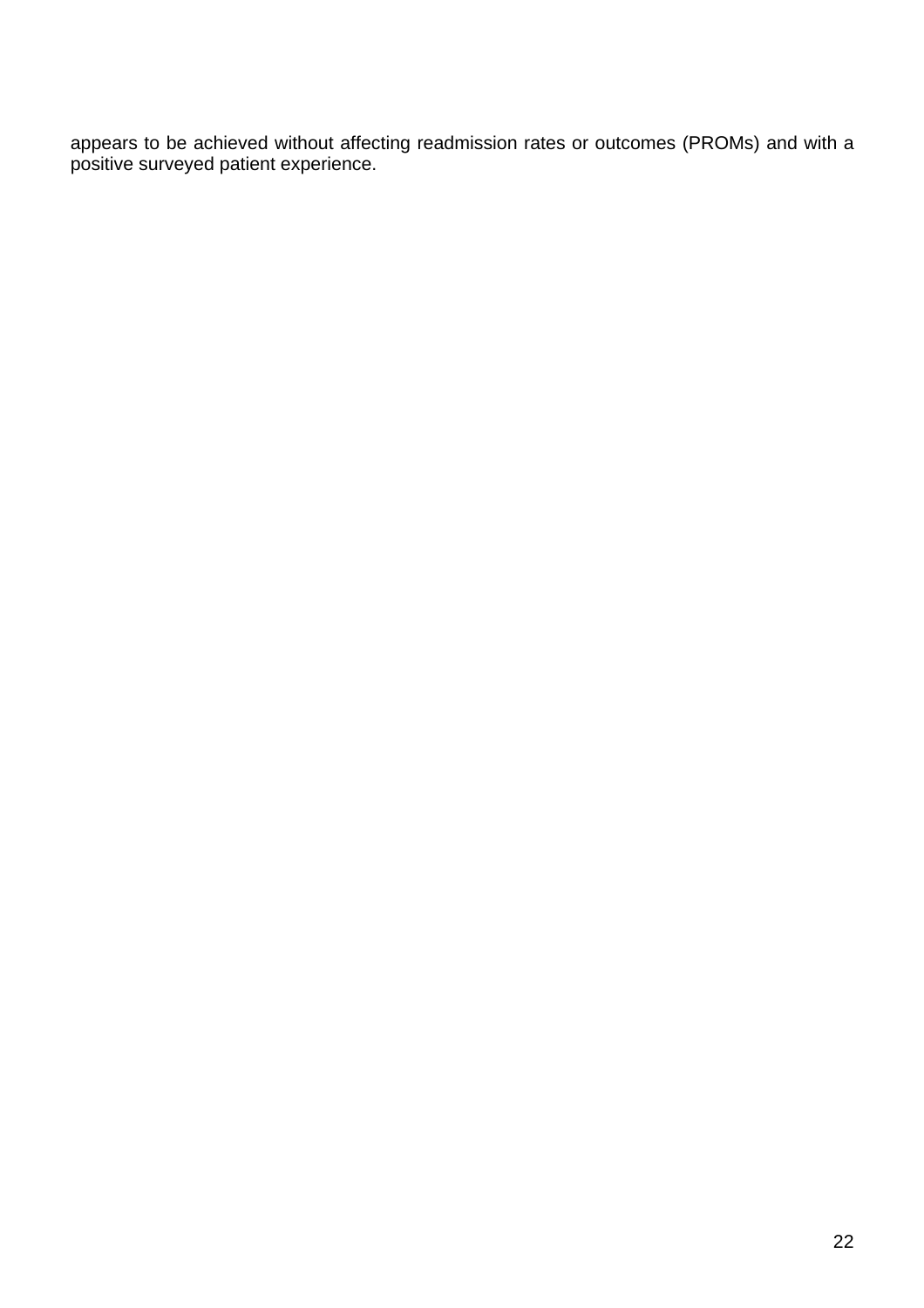# **Critical success factors for spread, adoption and sustainability**

The implementation of an enhanced recovery pathway requires changes to clinical interventions and supporting clinical systems. The process of change is multifaceted and iterative.

Sustainability means moving beyond an implementation project to embed enhanced recovery as the standard model of care. This requires standardisation and consistent delivery by an integrated and stable multidisciplinary team, which includes primary care.

Throughout the two-year programme work has been ongoing to understand the critical success factors for spread, adoption and sustainability of enhanced recovery. There has been remarkable consistency across all experts, practitioners and stakeholders involved in the factors identified. Many consistent with findings from other health care change programmes.

The critical success factors are summarised as follows:

#### **Quality and safety are the key drivers for change**

- The primary driver for clinical teams to adopt enhanced recovery is to improve clinical quality, patient safety and patient experience.
- Incentives such as CQUINS and PbR best practice tariff can be useful and there needs to be careful consideration about the plans in place to ensure sustainability post incentive.
- There are positive benefits for the clinical team that whilst not a primary driver is helpful to start to get people on board.

#### **Measurement**

- It is essential to have high quality data to support practice change. This should include both process (compliance with the clinical pathway) and outcome measures, including patient experience.
- Teams need time to test, evaluate, refine and embed change based on evidence of their own practice. Benefits realisation can take longer.

#### **Change needs to be clinically led and have senior management support**

- Clinical leadership is crucial for successful implementation.
- Leaders need to be respected role models who can influence both peers and other members of the multidisciplinary team.
- There needs to be involvement and engagement of the whole team in the change process, which starts by winning hearts and minds.
- Effective project management, change management and facilitation are vital.
- Securing senior management and key stakeholder support and engagement is vital as an ongoing process, not just at the outset of the implementation process.

#### **Ethos of the clinical team**

• Teams that are successful in sustaining enhanced recovery demonstrate effective teamwork. They show a high degree of pride in their work and achievements. They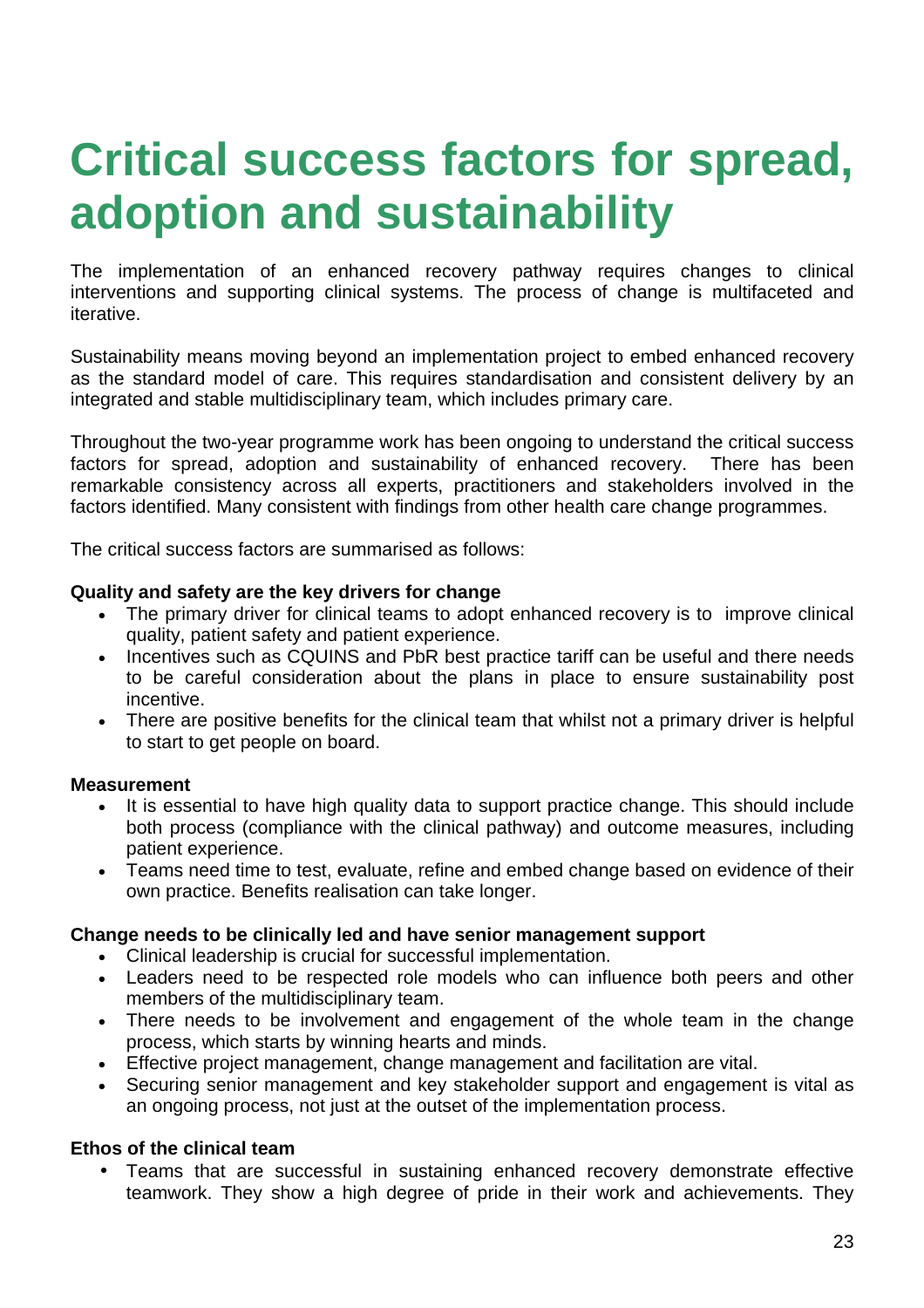show mutual respect and value the different and complimentary roles of the multidisciplinary team members.

• They have also truly embraced the concept of patients as partners in their care. They can demonstrate how patients are involved in decisions and driving their own care pathway and in the design and ongoing improvements in the care pathway.

#### **Organisational culture**

- Organisations that have successfully spread enhanced recovery across clinical teams and specialties have a 'can do' culture that empowers and enables clinical teams to test new ways of working, without fear of risk and blame.
- Safety and quality are high on the executive agenda and there are strong relationships between managers and clinicians.

The speed at which clinical teams can implement enhanced recovery is also dependent on whether they already have some of the clinical elements of the pathway in place. In particular, timely implementation is aided by having a well established pre-operative preparation service.

There has been debate about the need for initial investment to initiate the implementation process. Many organisations have managed to realign resources to support implementation, whilst others have made some short-term investment until benefits can be realised.

Enhanced recovery has the potential to transform elective and cancer care pathways across the NHS and generate capacity releasing productivity gains through reduced length of stay (LOS), fewer post-operative complications, minimising readmissions and reduced mortality rates.

Enhanced recovery is contributing to the underlying trends of shorter lengths of stay and increased surgery on day of admission. The differences for fully implemented providers are not yet as great as might be realised, but they show improvements in the right direction. This appears to be achieved without affecting readmission rates or outcomes (PROMs) and with a positive surveyed patient experience. – good for all patient ensures get care needed afterwards.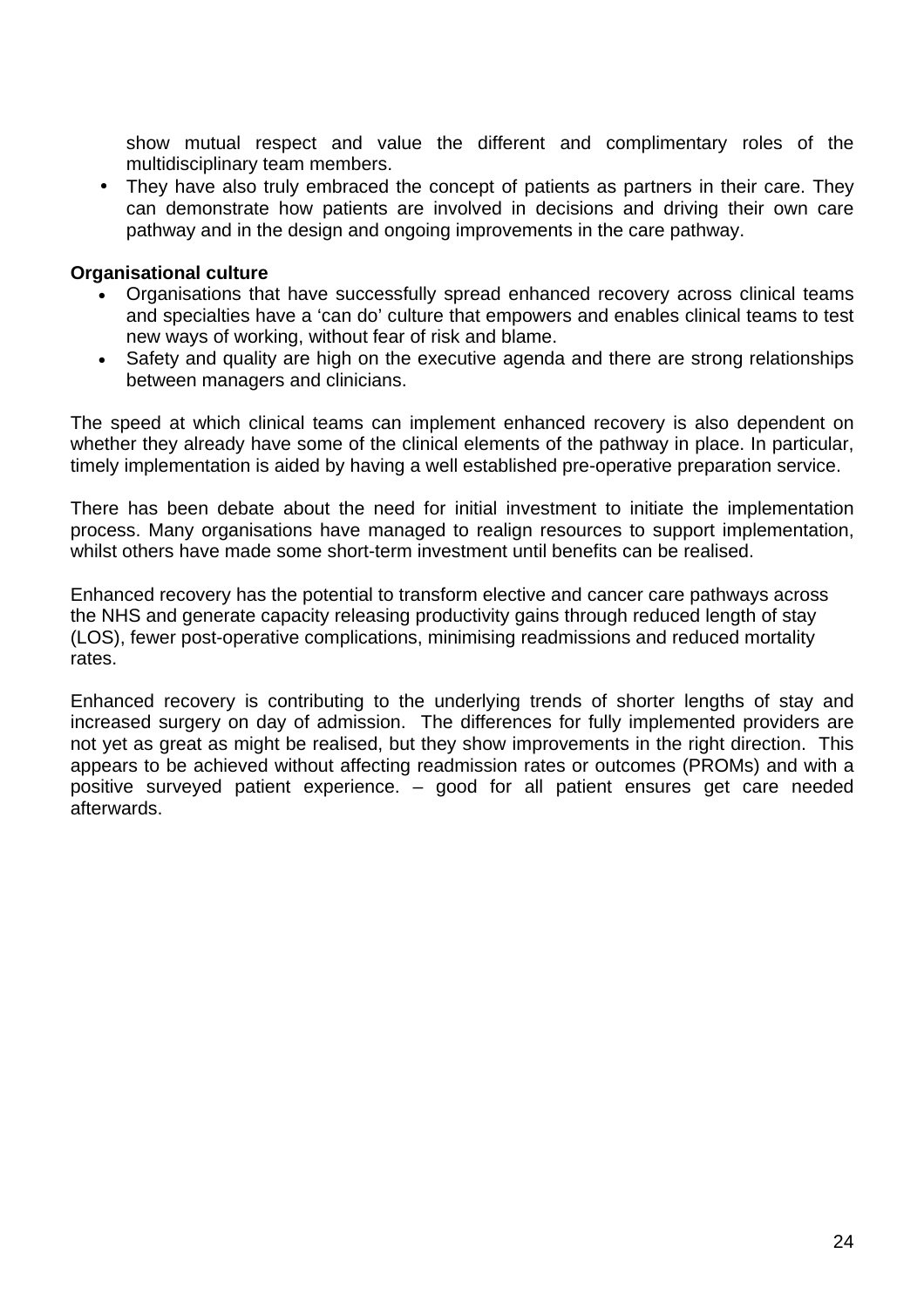## **Creating drivers to maintain momentum for ongoing improvement**

A work stream to manage the sustainability strategy for the Enhanced Recovery Partnership Programme has involved creating influential policy levers and exploring the role of the professional bodies and organisations. There are also opportunities to enable patients and the public to become drivers for change.

In addition, the Strategic Health Authorities will continue to play a role, as will the partner organisations, through transitional arrangements for support during 2011/12.

The work reflects the changes resulting from the white paper 'Equity and excellence; liberating the NHS' in July 2010, recognising the need to move from central co-ordination to localisation, against the changing landscape in the organisation of health care commissioning, management and service delivery.

#### **Influential policy levers**

The programme has worked jointly with other policy areas on shared objectives and explored a number of policy levers to encourage the spread and adoption of the enhanced recovery model of care. Some of the key policy levers established in 2010/11 are:

- Payment by Results enhanced recovery is cited as a source of evidence in the Hip & Knee PbR best practice tariff guidance. A nomination for best practice tariff to be developed in urology, colorectal and gynaecology has also been put forward for 2012- 13 tariff development work.
- CQUIN enhanced recovery has been included as one of the national exemplars.
- QIPP enhanced recovery is an independent workstream under 'Right Care' and recommended as a high impact change.
- Cancer Improving Outcomes Strategy, 2011.

#### **Role of the professional bodies and organisations**

Throughout the programme there has been ongoing engagement with the professional bodies and organisations as influential drivers for spread and adoption. Independently of the programme many of the key organisations have organised events and published materials on enhanced recovery for their members.

A successful engagement event was held in January 2011, to explore further the key role of these organisations in influencing the uptake of enhanced recovery practice.

Representatives acknowledged that the four initial specialties implementing enhanced recovery are at different stages of evolution and facing some differing opportunities and challenges. However, there was a clear need to maintain the momentum for further spread and adoption. Every patient has the right to expect to be offered an enhanced recovery pathway in these four specialties and this should not be prevented through clinical and organisational inertia. In giving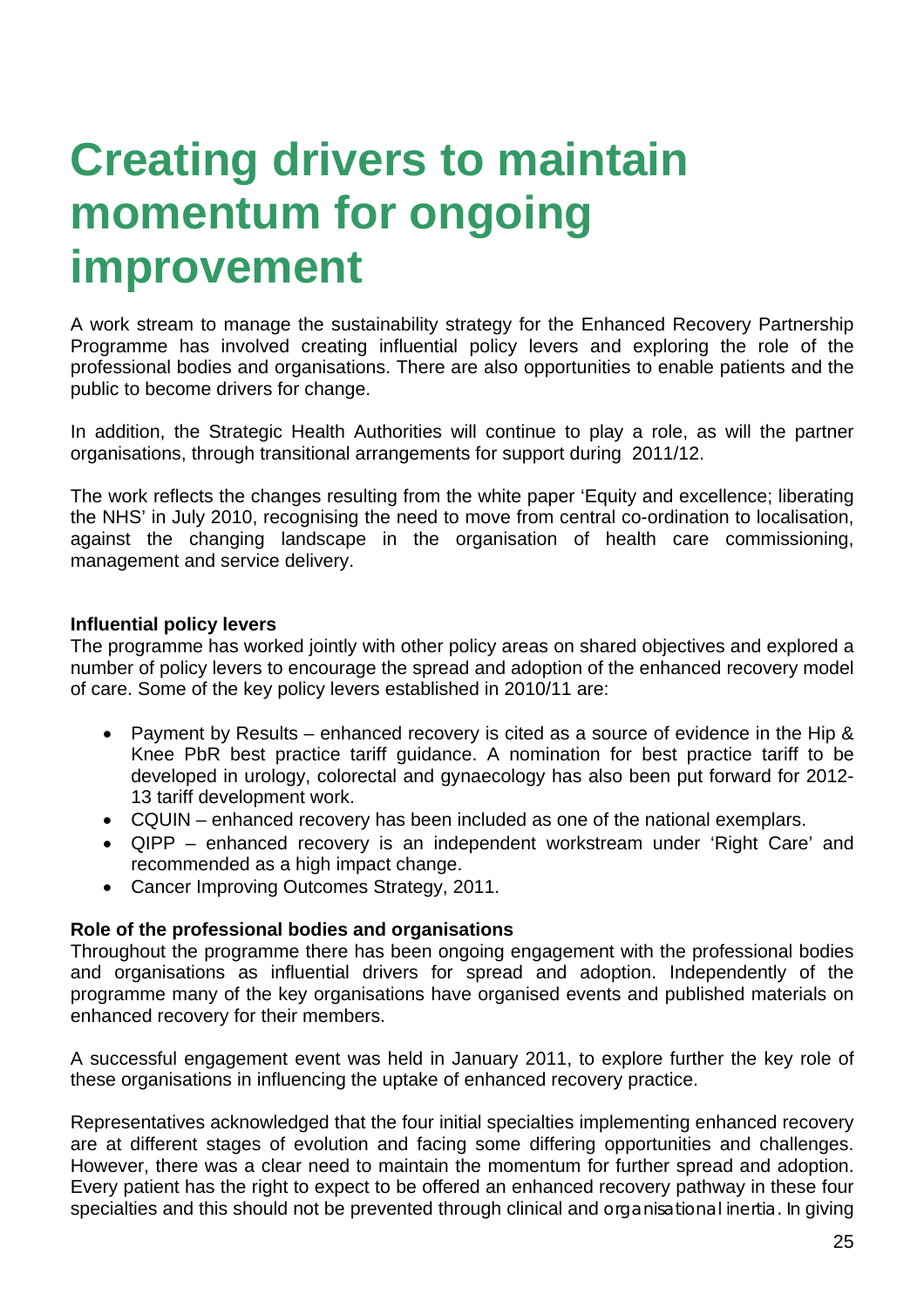their full support and providing leadership these organisations will help to ensure that enhanced recovery is now seen, and provided as 'standard' practice.

Once enhanced recovery is recognised as a standard model of care, work will need to be progressed to embed enhanced recovery in both basic and post-basic clinical training.

#### **Patients as drivers**

The white paper 'Equity and excellence; liberating the NHS' outlined a vision for patients that there would be 'no decision about me without me'. This concept is central to enhanced recovery as patients are partners in their own care through shared decision making.

There are further opportunities to raise patient and public expectations about the benefits of enhanced recovery, so that they become drivers for change. This will require the provision of high quality, patient-focused information and service user organisations, such as Macmillan and Arthritis Care, to play an important role in this. Third sector organisations can often provide packages of supported self-management, which complement the support patients already receive from health and social care services. This can be a critical factor in promoting a positive outlook for the patient pre- and post- surgery, boosting confidence, promoting independence and leading to better long term patient outcomes

#### **Role of Strategic Health Authorities**

Looking forward to 2011/12 all ten Strategic Health Authorities have enhanced recovery work streams aligned with their Planned Care QIPP programme and are aligned with support from their Cancer Networks.

Support varies with some keeping their nominated lead, steering group and dedicated websites. Others continue networking, and providing education, training resources and support.

It will be important to engage with both the NHS Commissioning board and GP consortia as they emerge to ensure continued strategic support for enhanced recovery.

#### **Transitional arrangements 2011/12**

NHS Improvement, NCAT and the NHS Institute for Innovation and Improvement will continue to provide support to enable the sharing and dissemination of learning that has resulted from the Enhanced Recovery Partnership Programme during the last two years.

This will be through continuing partnership working with the SHAs and their local programmes, leading clinicians and the professional bodies.

The goal is to ensure the continued momentum of adoption and spread of enhanced recovery.

### **Equality Perspective**

Enhanced recovery as a model of care, can be applied to all patient groups irrespective of age, disability, ethnicity, religious belief, gender or sexual orientation. It is about assessing each patient for surgery at the point of referral and managing their care during and after surgery. Older people for example, have particularly benefitted from this model of care due to optimising their health pre operatively and minimising the physical trauma of surgery and anaesthesia.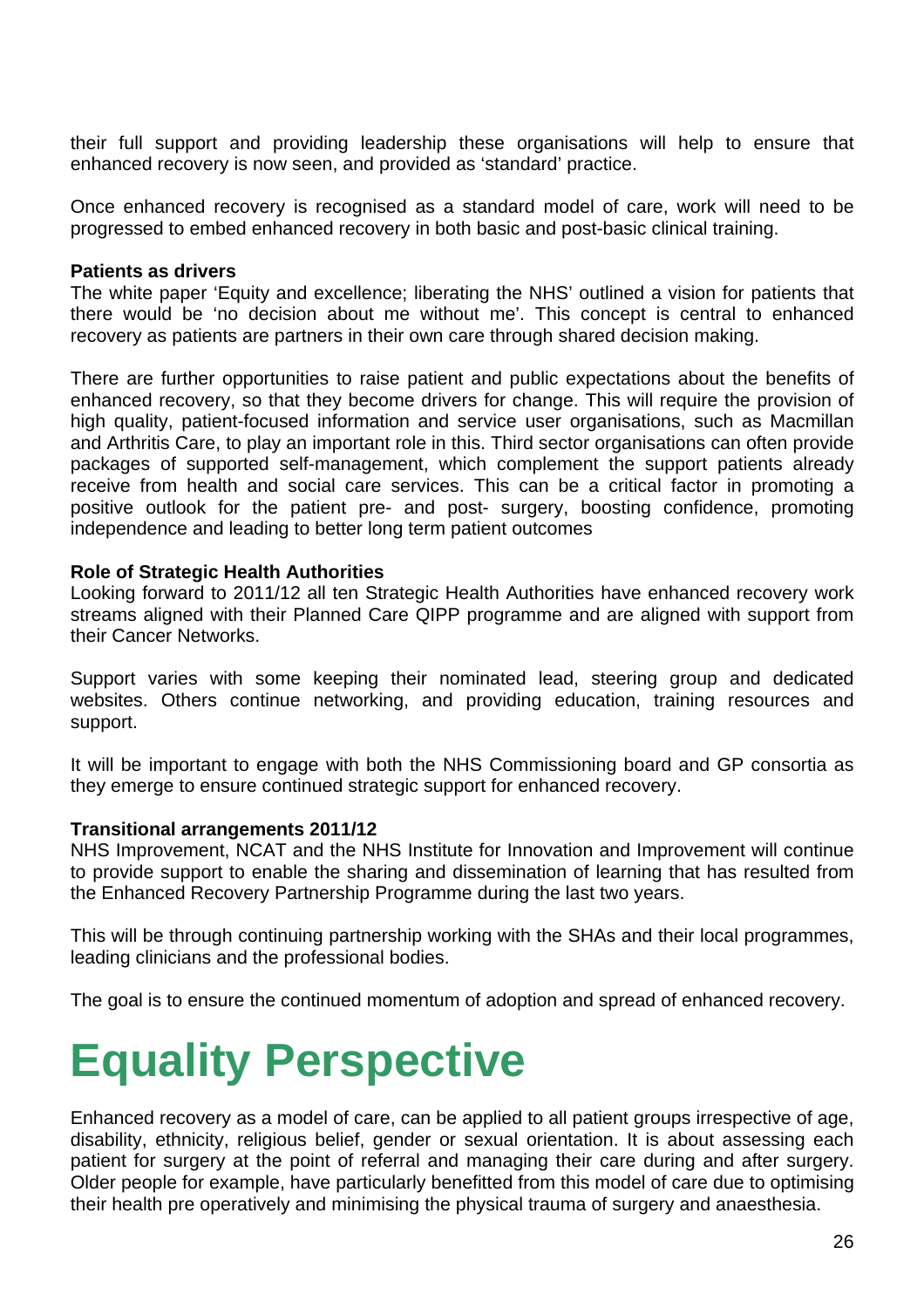Enhanced recovery is a partnership between the clinician and patient based on informed and shared decision making about the potential benefits, risks and recovery paths of treatment options. It is on this basis, having had the time and support to consider, that the patient can make an informed decision to proceed with surgery.

The Enhanced Recovery Partnership Programme promoted the inclusion of all patient groups in a number of ways as detailed below.

To support informed decision making innovation sites produced patient information leaflets to increase understanding of the enhanced recovery care pathway. Leaflets have been made available in different formats e.g. large print. Having information leaflets in large print, different languages and other accessible formats ensures all patients are helped to understand and make informed choices about their care.

The Enhanced Recovery Partnership Programme identified four questions around patient experience, which were included in the toolkit available for the NHS to use to collect information and recommended to organisations for inclusion as part of their measurement of patient experience. In addition, organisations adopting enhanced recovery should consider including questions in their local patient experience questionnaires that focus on individual patient groups and their take up and experience of enhanced recovery.

To gain a deeper understanding of individual patient experience methods such as questionnaires, patient diaries, telephone follow up and focus groups have been used by innovation sites. The capturing of this information at the start of implementation is particularly valuable as patients and carers often have very practical and helpful suggestions for improvement. This learning will inform further spread of enhanced recovery and ensure its benefits are shared by all patient groups.

The programme started to work with service user organisations, such as Macmillan and Arthritis Care, to provide patient-focused information. It will be key for the NHS to engage with third sector organisations to ensure patients from all groups are informed and supported when undergoing their care pathway, complimenting the support from health and social care services.

Patients will need different levels of support after surgery, therefore discharge planning is a key element of the enhanced recovery pathway and should be tailored to the patient's needs e.g. occupational therapist involvement dependent on any reductions in mobility, loss of independence with activities of daily living, or complex social situation.

The programme also recommended experienced based design; an approach of bringing patients and staff together to share the role of improving care and re-designing services around all patient groups.